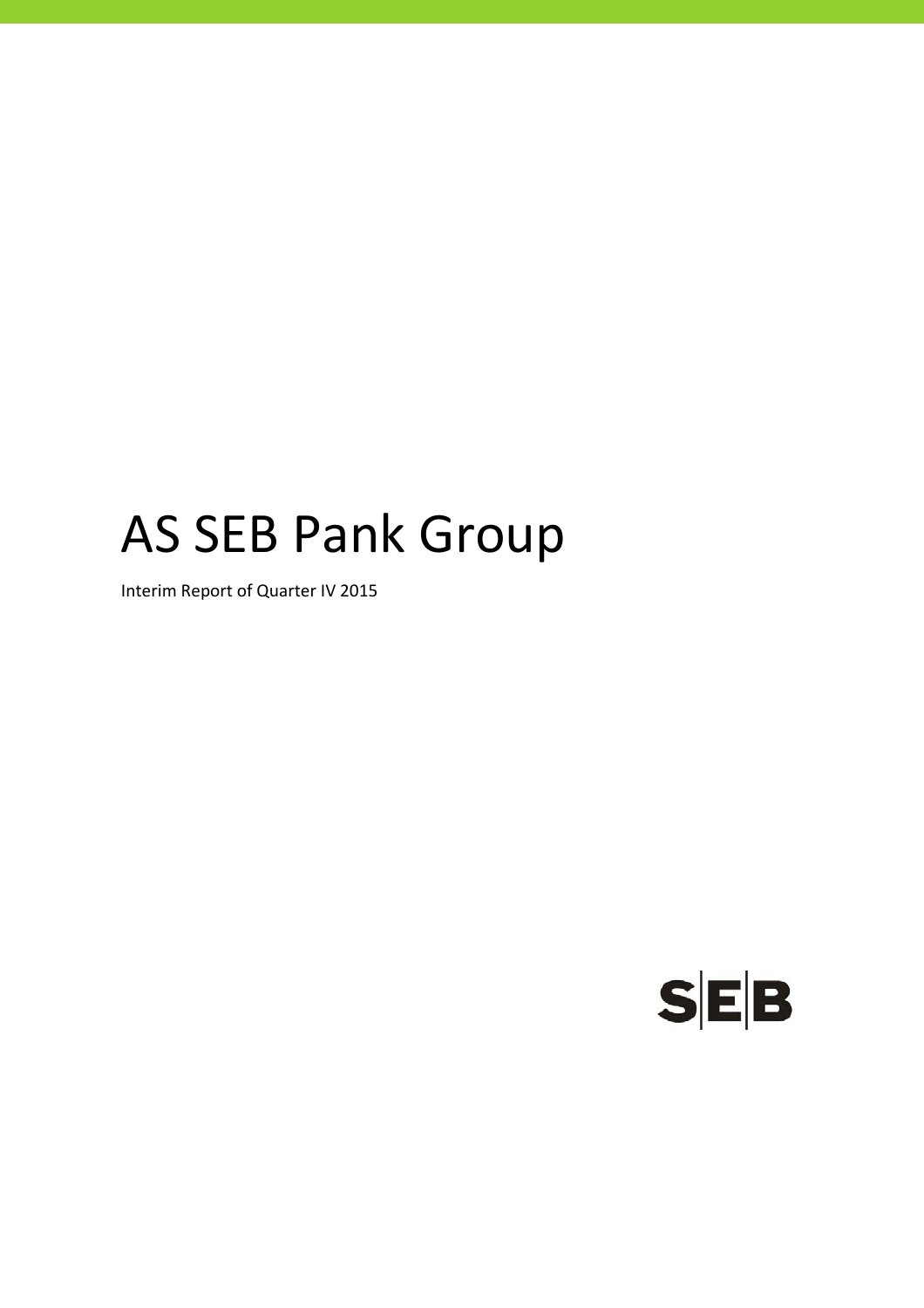## **Contents** P.

|            | Statement of the Management Board Management Control of the Control of the Management of the Management Board                                                                                                                        | $\overline{2}$      |
|------------|--------------------------------------------------------------------------------------------------------------------------------------------------------------------------------------------------------------------------------------|---------------------|
| ı.         |                                                                                                                                                                                                                                      | 3                   |
| 1.         |                                                                                                                                                                                                                                      | 3                   |
| 2.         |                                                                                                                                                                                                                                      | 3                   |
| П.         | <b>Management Report</b>                                                                                                                                                                                                             | 4                   |
| 1.         | Credit institution's group as defined in Credit Institutions Law___________________________________                                                                                                                                  | $\overline{a}$      |
| 1.1.       | Consolidated group<br><u> 1980 - Jan Barbara Barbara, maso a se</u>                                                                                                                                                                  | $\overline{4}$      |
| 1.2.<br>2. | Changes in the consolidated group during the accounting period and plans for year 2016____________<br>Highlights<br>and the control of the control of the control of the control of the control of the control of the control of the | $\overline{4}$<br>5 |
| 3.         |                                                                                                                                                                                                                                      | 9                   |
| 4.         |                                                                                                                                                                                                                                      |                     |
| 5.         |                                                                                                                                                                                                                                      | 11                  |
| III.       |                                                                                                                                                                                                                                      | 13                  |
| 1.         | Consolidated income statement<br><u> 1989 - Johann Stoff, deutscher Stoff, der Stoff, der Stoff, der Stoff, der Stoff, der Stoff, der Stoff, der S</u>                                                                               | 13                  |
| 2.         | Consolidated statement of comprehensive income entering the control of the consolidated statement of comprehensive income                                                                                                            |                     |
| 3.         |                                                                                                                                                                                                                                      |                     |
| 4.         |                                                                                                                                                                                                                                      | 15                  |
| 5.         |                                                                                                                                                                                                                                      |                     |
| 6.         |                                                                                                                                                                                                                                      | 17                  |
|            |                                                                                                                                                                                                                                      | 18                  |
|            |                                                                                                                                                                                                                                      |                     |
|            |                                                                                                                                                                                                                                      |                     |
|            |                                                                                                                                                                                                                                      | 21                  |
|            |                                                                                                                                                                                                                                      | 21                  |
|            |                                                                                                                                                                                                                                      |                     |
| Note 7     |                                                                                                                                                                                                                                      |                     |
|            | Note 8 Allowances on loans and advances<br>$\overline{\phantom{a}}$ 22                                                                                                                                                               |                     |
|            |                                                                                                                                                                                                                                      |                     |
|            |                                                                                                                                                                                                                                      |                     |
|            | Note 11 Concentration of financial assets and liabilities by industry sector<br>24                                                                                                                                                   |                     |
|            | Note 12 Related parties and the state of the state of the state of the state of the state of the state of the state of the state of the state of the state of the state of the state of the state of the state of the state of       | 26                  |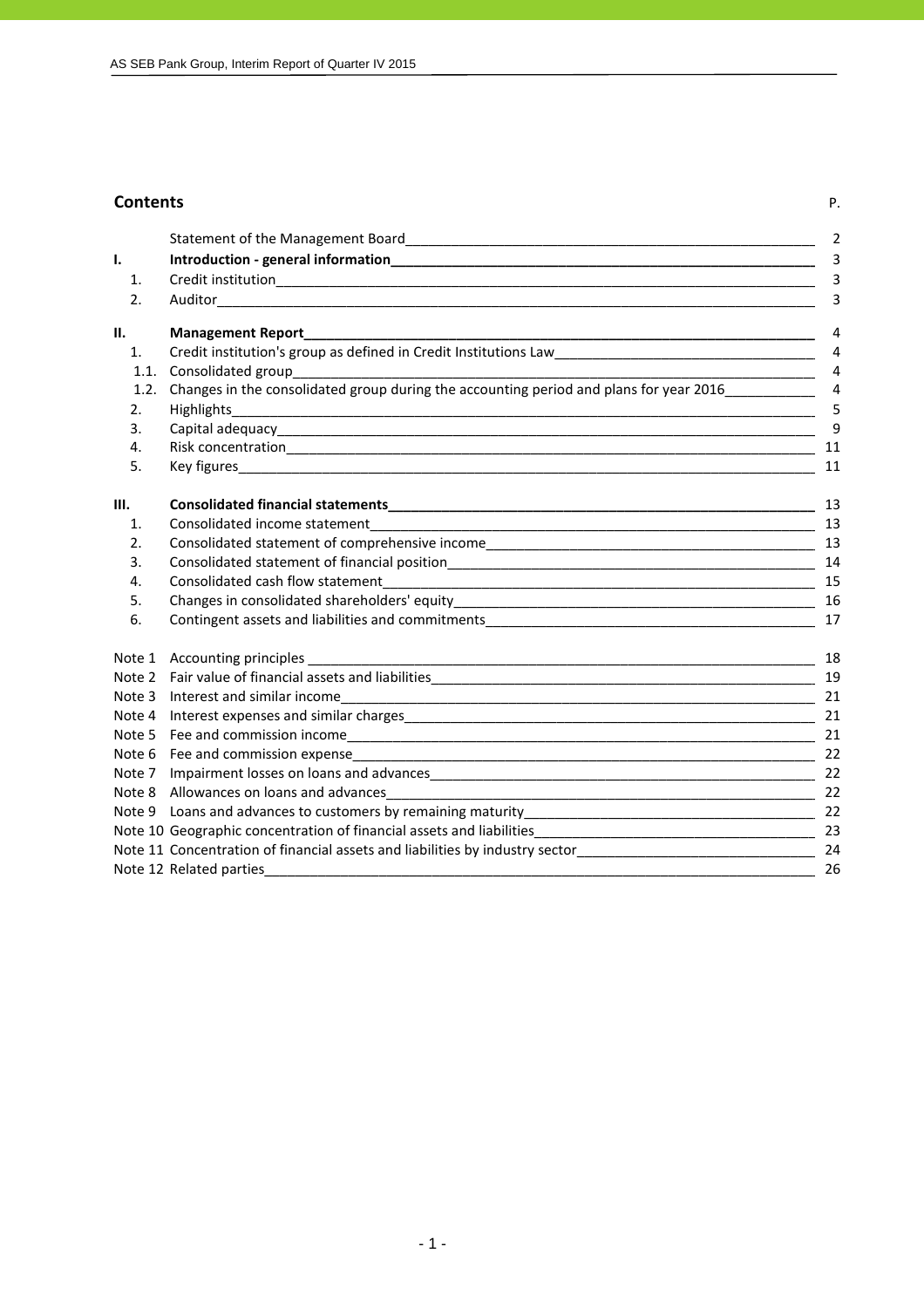# **Statement of the Management Board**

Interim Report of Quarter IV 2015 consists of the following parts and reports:

 Introduction – general information Management Report Consolidated Financial Statements Notes

The financial and other additional information published in the Interim Report of Quarter IV 2015 is true and complete. Consolidated financial statements give a true and fair view of the actual financial position, results of operations and cash flows of the Group.

Consolidated financial statements have been compiled in accordance with the International Accounting Standard IAS 34 "Interim financial reporting" and in conformity with the requirements of Eesti Pank for publishing information. AS SEB Pank and subsidiaries of the consolidated group are assumed to be going concern.

Consolidated financial statements for the Quarter IV 2015 are not audited.

Allan Parik Chairman of the Management Board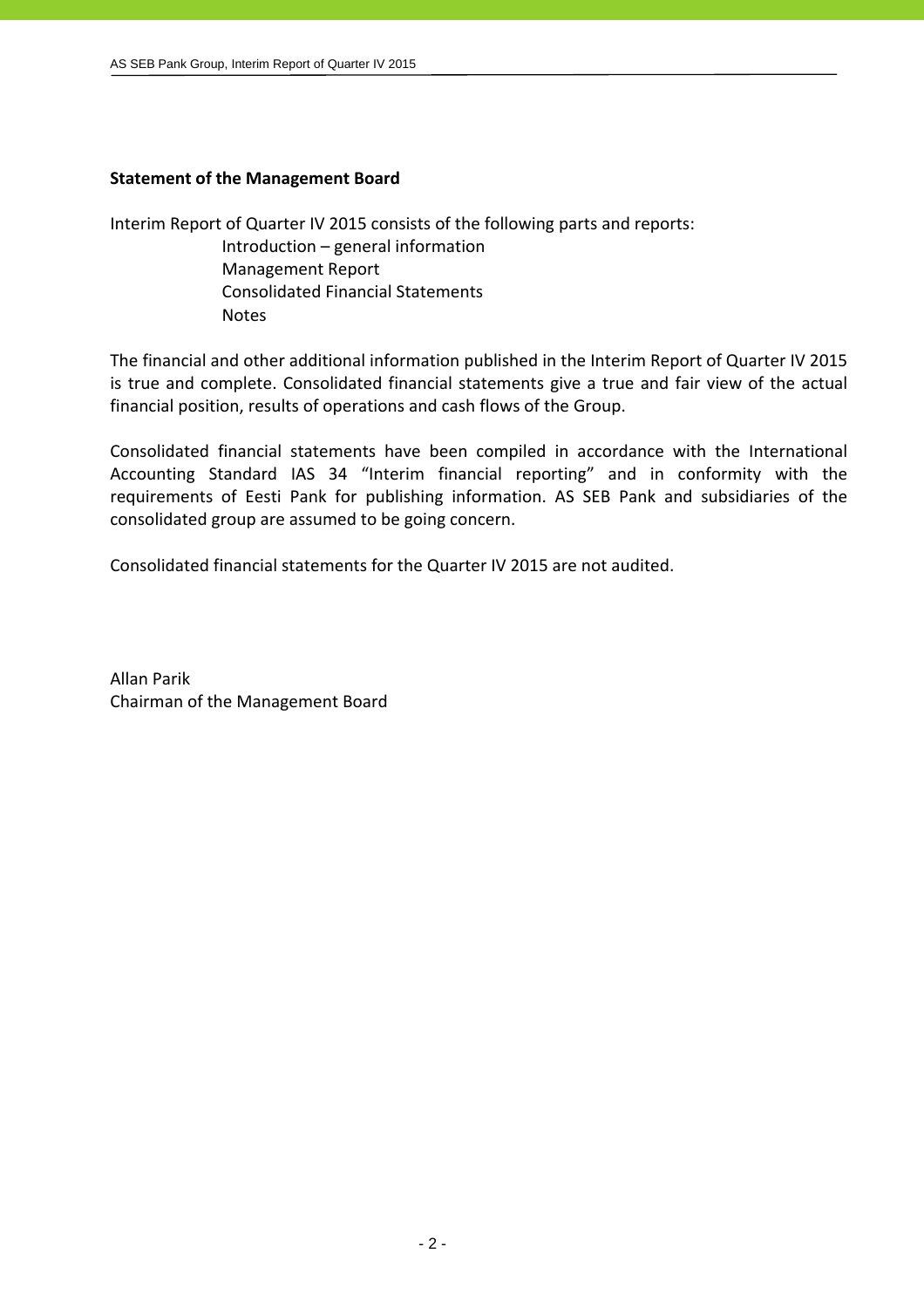## **I. Introduction ‐ general information**

## **1. Credit institution**

Company name AS SEB Pank Registry date 08.12.1995 Phone  $+3726655100$ Fax  $+3726655102$ SWIFT FEUHFF2X e-mail info@seb.ee

# **2. Auditor**

Reporting date 31.12.2015

Address Tornimäe Str. 2, Tallinn 15010, Estonia Registered in Republic of Estonia Registry code 10004252 (Estonian Commercial Register) Internet homepage http://www.seb.ee

Audit company and all the AS PricewaterhouseCoopers Registry code 10142876 (Estonian Commercial Register) Address **Pärnu Str. 15, 10141 Tallinn, Estonia** 

Reporting period 01.01.2015 - 31.12.2015 Reporting currency Euro (EUR), millions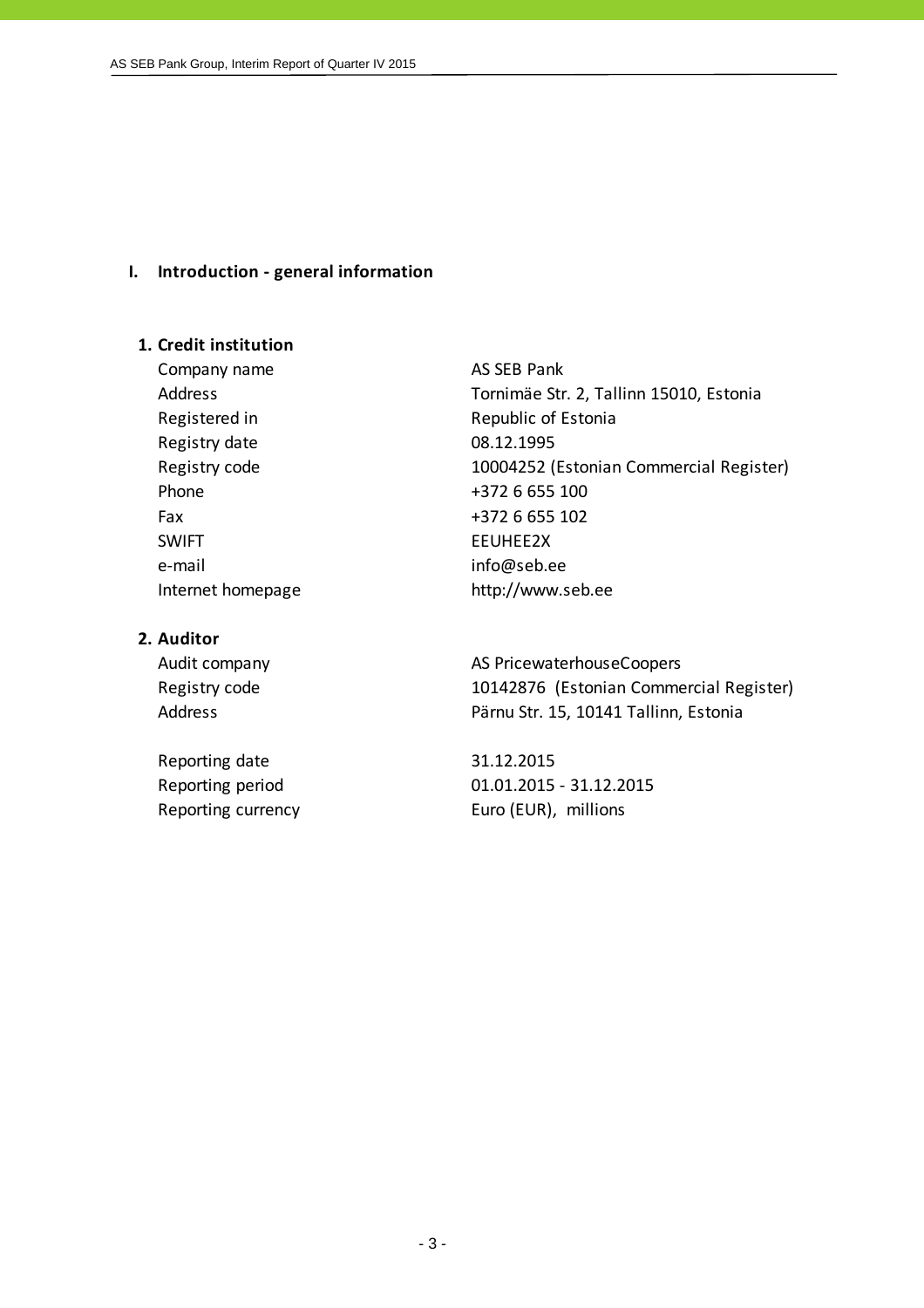# **II. Management Report**

# **1. Credit institution's group as defined in Credit Institutions Law**

## **1.1. Consolidated group**

| Company name                          | Registry<br>code | Reg. date | Address                | Activity                                                                   | Holding***<br>(%) | At an acqui-<br>sition cost<br>(EURmio) |
|---------------------------------------|------------------|-----------|------------------------|----------------------------------------------------------------------------|-------------------|-----------------------------------------|
| AS SEB Liising                        | 10281767         | 03.10.97  | Tallinn, Tornimäe 2    | Leasing                                                                    | 100.0%            | 1.8                                     |
| AS Rentacar*                          | 10303546         | 20.10.97  | Haapsalu, Karja 27     | Leasing                                                                    | 100.0%            | 0.0                                     |
| AS SEB Varahaldus                     | 10035169         | 22.05.96  | Tallinn. Tornimäe 2    | Asset management                                                           | 100.0%            | 2.7                                     |
| AS Sertifits eerimiskeskus**          | 10747013         | 27.03.01  | Tallinn, Pärnu mnt 141 | Data communication<br>services                                             | 25.0%             | 1.0                                     |
| Tieto Estonia Services OÜ ** 11065244 |                  | 30.08.04  |                        | Tallinn, Tammsaare tee 47 Information processing and<br>network management | 20.0%             | 0.0                                     |
|                                       |                  |           |                        |                                                                            |                   | 5.5                                     |

All enterprises are registered in Estonian Commercial Register.

\* Consolidated subsidiary of AS SEB Liising.

\*\* Associates.

\*\*\* For all investments the percentage of holding equals to both, the holding from the number of shares as well as from the number of votes.

Parent company of the Group is AS SEB Pank, its activity is banking (information on page 3). The "consolidated group" in the meaning of Credit Institutions Law in Estonia and the "Group" for IFRS consolidation purposes are identical.

Non‐profit association SEB Heategevusfond is an association, not belonging to the consolidation group, registered on 06.01.2006. The founders of the association are AS SEB Pank and AS SEB Elu‐ ja Pensionikindlustus (subsidiary of life insurance company SEB Trygg Liv Holding AB which is the subsidiary of Skandinaviska Enskilda Banken AB). The association is aimed at raising and distributing funds for charitable cause to organisations, dealing with children, who have been deprived of parental care. Upon dissolution of the association, the assets remaining after satisfaction of the claims of creditors shall be transferred to a non‐profit association or foundation with similar objectives, entered to the list of associations subject to income tax incentive of the Government of the Estonian Republic, or a legal person in public law, state or local government.

Non‐profit association Spordiklubi United is an association, not belonging to the consolidation group, which started activity from September 2008. The association is founded by AS SEB Pank. The association is aimed at organizing on hobby and competition level sport events and organizing promotions for advertising of own and supporter´s activities. Upon dissolution of the association, the assets shall be transferred to a non‐profit association, foundation or other persons filling the objectives by articles in public interests.

# **1.2. Changes in the consolidated group during the accounting period and plans for year 2016**

No such events or trends have occurred by the time of publishing the report, which would affect the strategy of the group in 2016.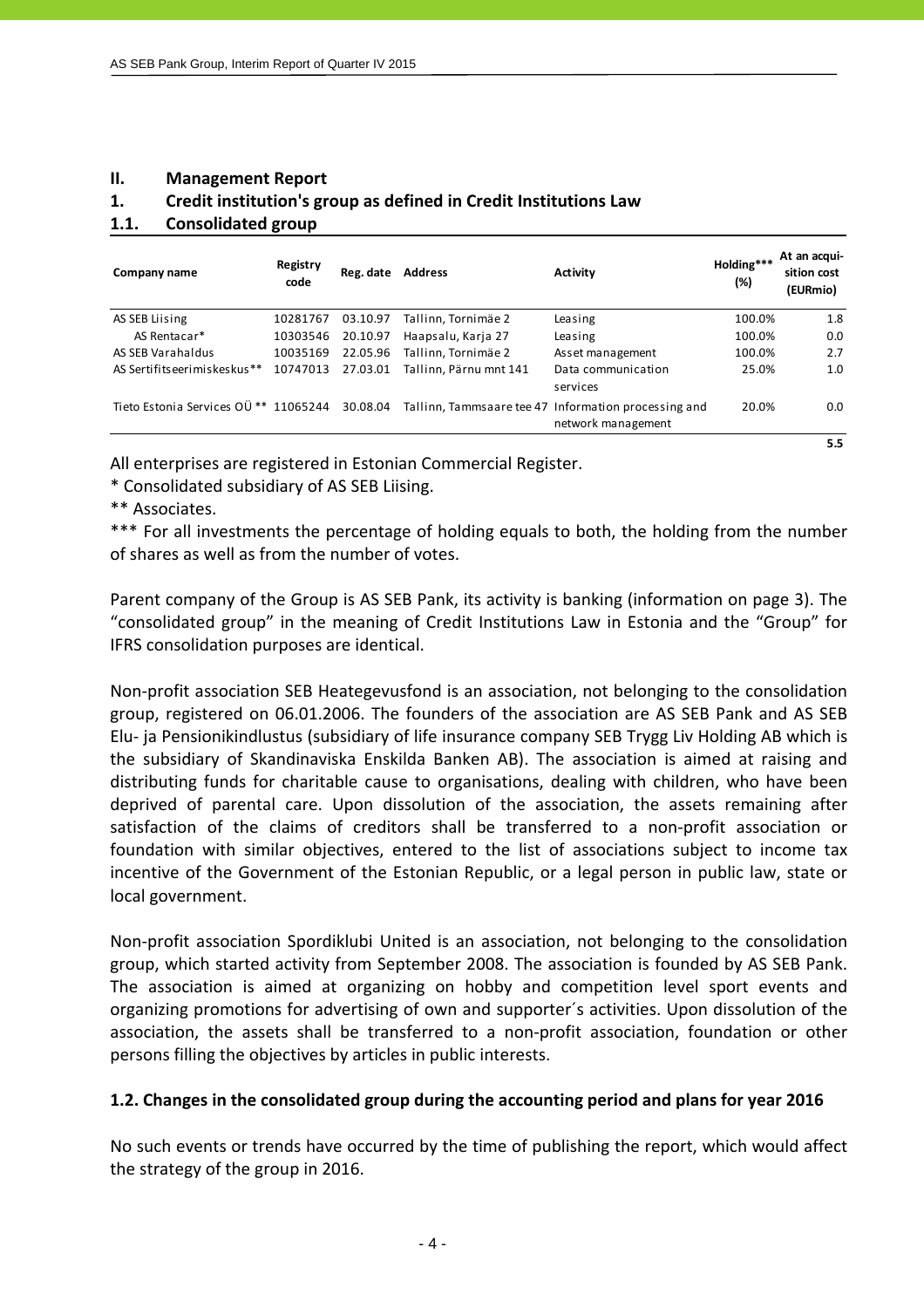# **2. Highlights**

# Business clients

2015 SEB loan portfolio for large corporations was increased by 2% and for 2016 we foresee moderate increase in the loan and leasing portfolio what would correspond to general economic growth. Based on liquidity on the market deposits have increased at same proportion as loan portfolio 2%.

During 2015, SEB has continuously improved advisory approach and supported our clients' investments into enlargement and improvement of production facilities and acquisitions.

SEB financing portfolio for Small and Medium Enterprises (SME‐s) increased +2.8% in 2015. At the same time deposits grew +2.8%.

SEB's activity and focus towards SME clients, especially start-ups and micros, stayed strong. Entrepreneur value offer for small clients was redesigned and introduced to market in autumn 2015. The value offer was generated based on client needs and feedback, both from our partners to the relevant banking offer and business model advisory, supporting small clients who are either planning to start or have already started their business.

Due to Russian sanctions, low milk price in diary sector and disease problems in meat sector, the business environment stayed challenging in agriculture. SEB provides support to companies in need as we believe that agriculture has a potential in Estonia in the long term.

During October‐November 2015, the survey Baltic Business Outlook was prepared in three Baltic countries in the SME field. SEB is going to introduce the results of Estonia, Latvia and Lithuania in Q1 2016.

SEB wants to support companies in being more innovative. For the second year in a row SEB is organising a seminar‐workshop InnovationLab for SME‐s, who are interested in expanding to new markets and increasing their sales through innovation. One of the core values for entrepreneurs participating in InnovationLab is the possibility to get very practical ideas and advice from world‐ class experts, from where to seek new growth opportunities and how to be successful also in the future.

# Private customers

Loan portfolio of private customers increased 5.0% in 2015.

The volume of home loan portfolio increased 5.7% in 2015, compared to 2014. New sales of home loans increased 25.2% and were granted for 51.4 million euros more than in 2014. The number of home loans with loan payment insurance increased 4% in a year and reached 79% in 2015. The upsurge in household lending was caused by very favourable conditions in the labour market. Employment rate has reached its historic high and unemployment has shrunk to nearly 5%. Wage growth averaged nearly 6% in first three quarters of 2015. Together with deflationary environment, this has significantly increased the purchasing power of households. Also income tax cut and increase of many social benefits boosted the real income.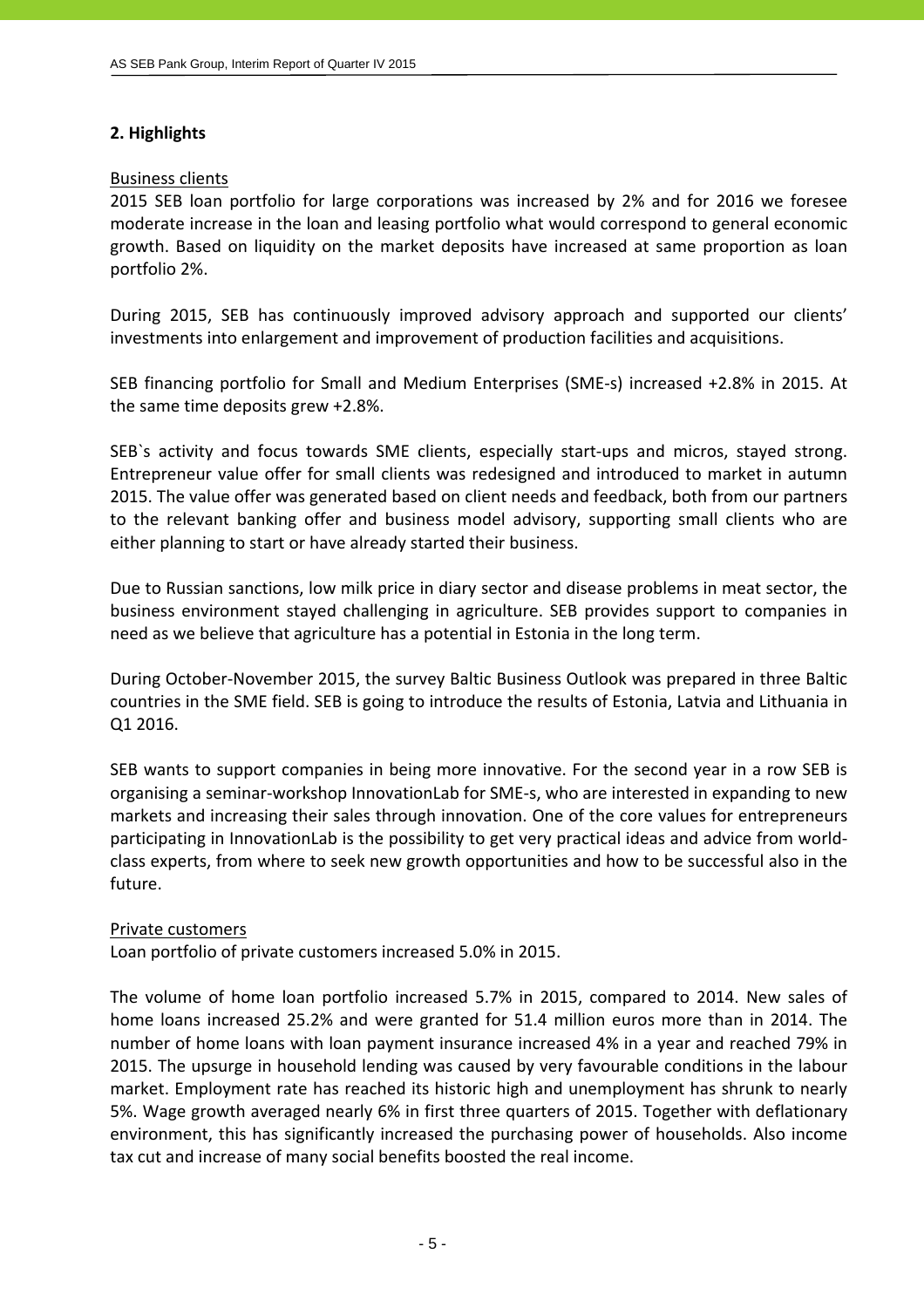The volume of deposits increased 6.3% in 2015, which is largely consistent with the overall increase of total household deposits in the economy.

In spite of tough competition in II pension pillar market, SEB's customer base increased over 2015 by more than 3600 customers, our market share increased 0.05 percentage points and climbed up to 22.61%. SEB II pillar pension funds' assets under management increased by 77 MEUR and ascended to 528 MEUR at year end, however our market share of assets under management decreased 0.3 percentage points, down to 20.24%.

20% of visitors used a mobile device for making transactions in Internet bank. Card payment activity has shown continuous upturn over the years and increased 8.4% in 2015.

In 2015, SEB Pank has paperless service in all branches and since January 2015 the average number of paperless transactions per week was 800. The estimate for 2016 is to conduct 1300 transaction weekly. Paperless service makes the classical banking services more comfortable for the clients, as well as more environment‐friendly.

# **Organisation**

In August, Allan Parik was appointed as the new Chairman of the Management Board of AS SEB Pank, replacing the previous chairman, Riho Unt. Allan Parik has 20 years of experience in working in SEB. His previous position was the head of SEB Baltic Corporate Banking.

In June, the Supervisory Board of AS SEB Pank appointed Petteri Nikkola as the new Head of Financial Management and Operations, replacing Inga Ruduša. For the past three years, Petteri Nikkola was heading SEB's Russian operations and acted as CEO of OAO SEB Bank, Russia.

In March, AS SEB Pank appointed Niklas Larsson as the new Head of Credits, replacing Erki Pugal. For the last six years Niklas Larsson has worked as a regional director with SEB's Swedish retail banking.

# **In 2015, AS SEB Pank received several awards and recognitions:**

- ‐ The Banker: The Best Bank
- ‐ The Banker: The Best Private Bank
- ‐ Global Finance: The Best Sub custodian Bank
- ‐ EMEA Finance: The Best Bank
- ‐ EMEA Finance: The Best Broker
- ‐ Global Finance: The Best Internet Bank
- ‐ Euromoney: The Best Bank
- ‐ Tallinn City Government: SEB Charity Fond awarded as the supporter of the year
- ‐ Forum of Responsible Business: Silver level in corporate sustainability
- Nasdaq Tallinn, Riga, Vilnius: Member of the Year
- Golden Egg: Advertising and communication award, three prizes (Christmas surprise  $$ electronic Christmas card, content marketing, SEB Gameshow)

# Social responsibility and sponsorship

AS SEB Pank has set an objective to become the best advisory bank in the Baltic countries, which for customers means advisory and sharing of financial literacy. In 2015 certain actions took place to achieve this aim: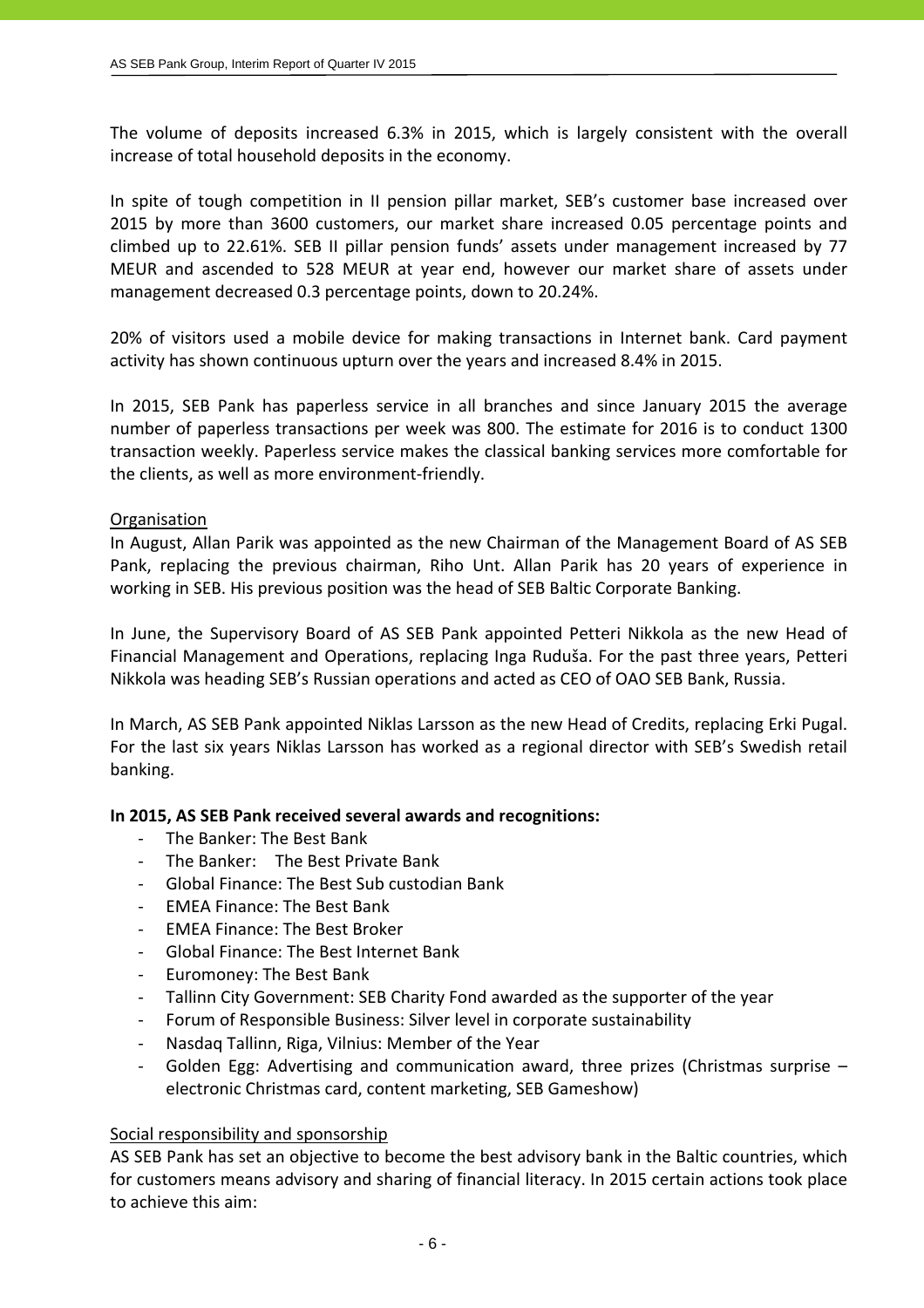- SEB Pank has 80 voluntary trainers, sharing financial literacy in schools as well as to adults. In the second half of 2015 for example, we conducted nearly 200 financial literacy lessons in more than 100 Estonian and Russian elementary schools and gymnasiums in all Estonian counties. All in all, we shared our knowledge with almost 2000 students.
- Together with sharing educating knowledge, SEB is developing also products and services, which help the customers cope with everyday management and save more. As a good example we can highlight the Digital Coin Jar, which has notably changed the saving habits of customers. From the time it was launched cent by cent they have saved altogether around 18 million euros.
- Corporate sustainability is important for SEB. We organise meetings with corporate customer on sustainability. By advising the customers, we offer them added value on how to act sustainably in the market.
- For the second year in a run SEB is organising a seminar‐workshop InnovationLab for SME‐s, who are interested in expanding to new markets and increasing their sales through innovation.
- SEB is participating in the smart device security project "Nutikaitse 2017", advising on how to safely use banking services in smart devices.
- Twice a year SEB organises seminars for start‐up and social companies.
- SEB prepares regular economic surveys to spread the knowledge about economics: Nordic Outlook, Baltic Household Outlook, Baltic Business Outlook, CFO survey.

# **Making a sustainable impact on our communities:**

- SEB is a member of the Board of CS Forum;
- SEB is a member of the council of the Estonian Chamber of Commerce and Industry, "a network of entrepreneurship";
- CS Forum together with the Ministry of Social Affairs arranged meetings on how to balance the work and family life;
- SEB joined Diversity Charter Estonia;
- SEB is the member of the Estonian Chamber of Commerce and Industry "Promotion of entrepreneurship".

# **AS SEB Pank made a contribution to the society**

- SEB supported recreational sport, contributing to the organisation of Tartu Kuubik sports events.
- Almost 14,000 people participated in SEB May Run.
- Almost 20,000 people participated in the largest sports event in the Baltic countries, SEB Tallinn Marathon. SEB Tallinn Marathon is one of 50 most prestigious marathons in the world.
- AS SEB Pank contributed to the development of young tennis players of Estonia, supporting the Estonian Tennis Association and SEB Tallink Tennis Team.
- As a gold sponsor of the Estonian National Opera, AS SEB Pank contributed to the future of opera tradition in 2015, issuing the fifth public award to a female and a male soloist, who were chosen by the visitors. Around 3000 people participated in voting.

Activities of SEB are targeted to sustainable development of the society and our objective is to contribute to the future through supporting children, sports and culture.

# **AS SEB Pank promoted business in 2015 – Ajujaht, Vega Fund, Junior Achievement**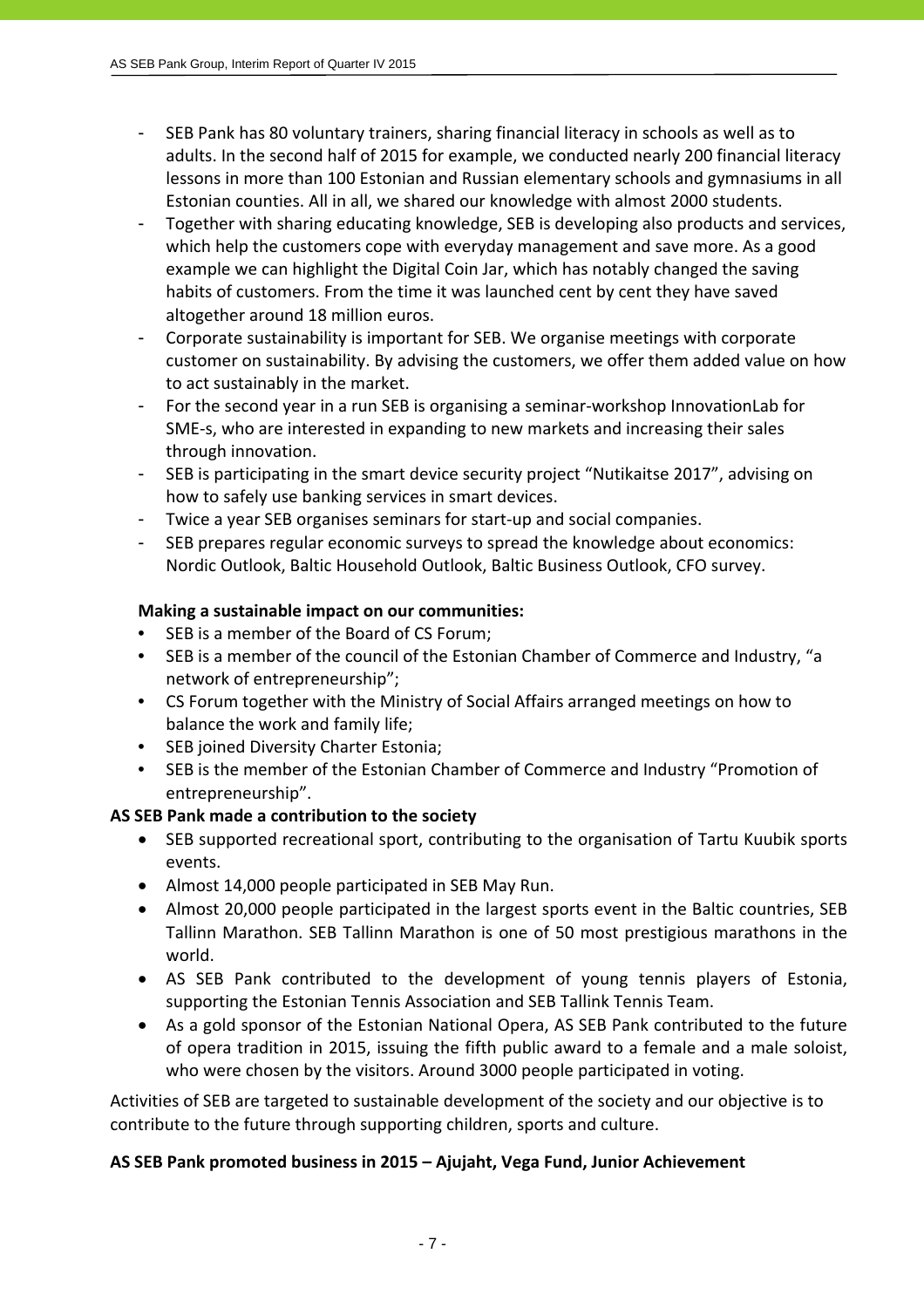AS SEB Pank supports the leading business competition in Estonia called "Ajujaht" (Brain hunt), the objective of which is to promote the establishment of new knowledge‐based companies and to improve the business skills of students and young researchers.

In 2015, AS SEB Pank continued cooperation with the Vega Fund of the University of Tartu, whose aim is to support the realisation of knowledge-based ideas.

In cooperation with Junior Achievement Estonia, we have contributed in 2015 to the development of entrepreneurship in Estonia. We support the student enterprise and mini enterprise programmes in basic schools and upper secondary schools of Estonia.

# **In 2015, AS SEB Pank supported the operation of MTÜ SEB Heategevusfond (Charity Fund), the objective of which is to improve the welfare of children without parental care.**

During 2015 different scholarships were given out, like studying scholarship, scholarship for young mothers and hobbies scholarship. In addition, Christmas tree project was held for 1000 shelter house children organizing for all of them Christmas presents. During the year, more than 30 special events were organised. The number of children participating in the events reached around thousand.

The more than 749 400 customers of SEB Pank Group are served by 1069 employees. The customers are served through many different channels such as 22 branch offices, 194 on‐line post offices, 240 ATMs, 9281 POS‐terminals. There are more than 769 700 debit and credit cards in use. In addition, over 76% of our customers use internet bank services.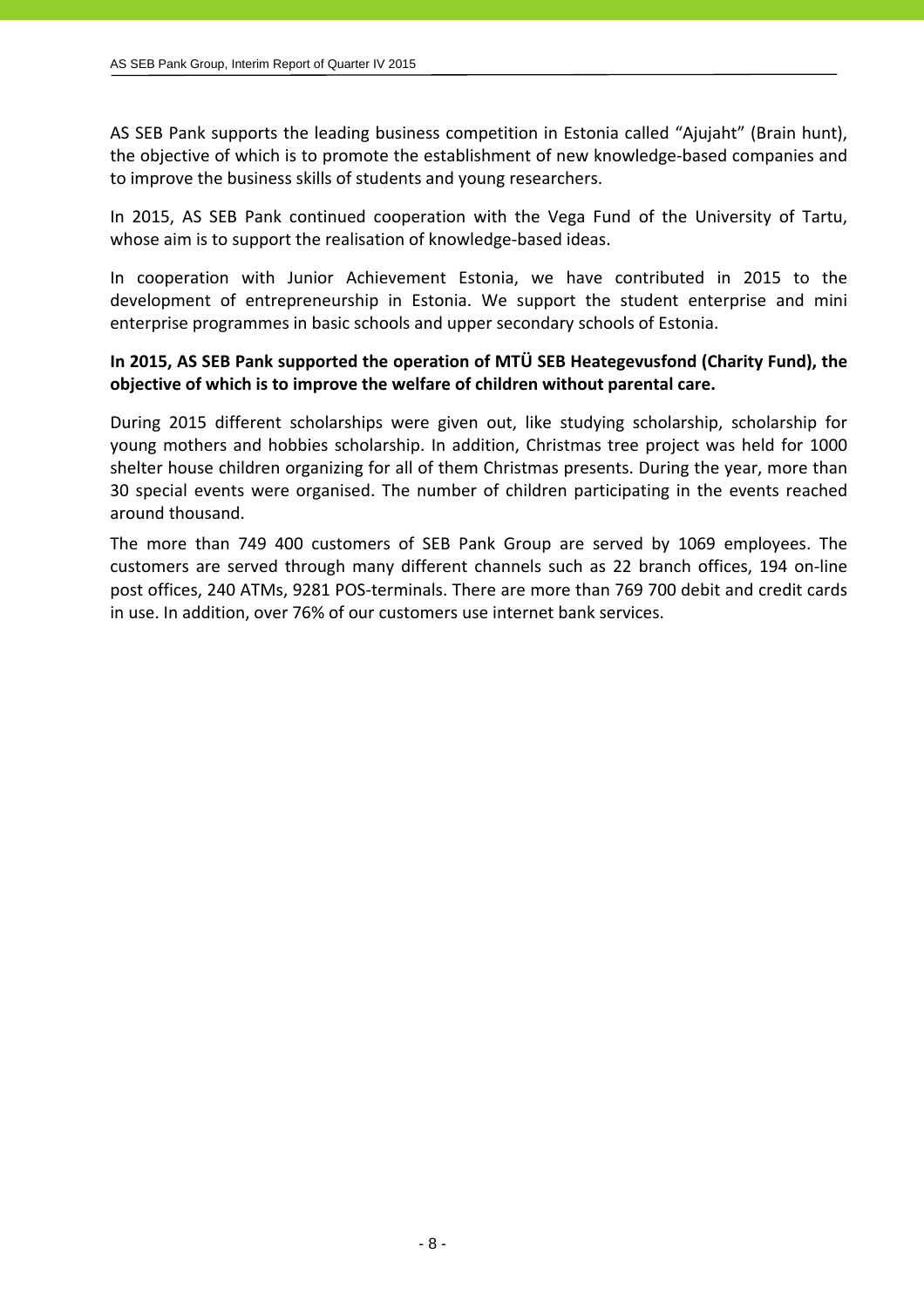# **3. Capital adequacy**

(millions of EUR)

|        | <b>CAPITAL BASE</b>                                             | 31.12.15 | 31.12.14 |
|--------|-----------------------------------------------------------------|----------|----------|
|        | <b>OWN FUNDS</b>                                                | 849.0    | 848.8    |
| 1.     | <b>TIER 1 CAPITAL</b>                                           | 849.0    | 843.3    |
| 1.1.   | <b>COMMON EQUITY TIER 1 CAPITAL</b>                             | 849.0    | 843.3    |
| 1.1.1. | Capital instruments eligible as CET1 Capital                    | 128.8    | 128.8    |
|        | Paid up capital instruments                                     | 42.5     | 42.5     |
|        | Share premium                                                   | 86.3     | 86.3     |
| 1.1.2. | Retained earnings*                                              | 695.9    | 695.9    |
| 1.1.3. | Accumulated other comprehensive income                          | 12.8     | 0.7      |
| 1.1.4. | Other reserves                                                  | 19.4     | 19.4     |
| 1.1.5. | Adjustments to CET1 due to prudential filters                   | $-0.1$   | $-0.1$   |
| 1.1.6. | (-) Intangible assets                                           | $-1.9$   | $-1.1$   |
| 1.1.7. | (-) IRB shortfall of credit risk adjustments to expected losses | $-5.5$   | 0.0      |
| 1.1.8. | Other transitional adjustments to CET1 Capital                  | $-0.4$   | $-0.3$   |
| 2.     | <b>TIER 2 CAPITAL</b>                                           | 0.0      | 5.5      |
|        | IRB Excess of provisions over expected losses eligible          | 0.0      | 5.5      |

|        |                                                                                    |             | Capital<br>require-<br>ments |             | Capital<br>require-<br>ments |
|--------|------------------------------------------------------------------------------------|-------------|------------------------------|-------------|------------------------------|
|        | RISK WEIGHTED ASSETS (RWA)                                                         | 31.12.15    | (8%)                         | 31.12.14    | (8%)                         |
|        | <b>TOTAL RISK EXPOSURE AMOUNT</b>                                                  | 2 175.3     | 174.0                        | 2 005.5     | 160.4                        |
| 1.     | RISK WEIGHTED EXPOSURE AMOUNTS FOR CREDIT, COUNTERPARTY CREDIT AND                 |             |                              |             |                              |
|        | DILUTION RISKS AND FREE DELIVERIES                                                 | 2 0 2 1 . 1 | 161.7                        | 1849.2      | 147.9                        |
| 1.1.   | Standardised approach (SA)                                                         | 222.7       | 17.8                         | 201.7       | 16.1                         |
|        | Central governments or central banks                                               | 2.9         | 0.2                          | 0.0         | 0.0                          |
|        | Public sector entities                                                             | 0.6         | 0.0                          | 0.7         | 0.1                          |
|        | Retail                                                                             | 174.0       | 13.9                         | 163.1       | 13.0                         |
|        | Secured by mortgages on immovable property                                         | 0.0         | 0.0                          | 0.9         | 0.1                          |
|        | Exposures in default                                                               | 1.6         | 0.1                          | 1.8         | 0.1                          |
|        | Collective investments undertakings (CIU)                                          | 6.1         | 0.5                          | 5.1         | 0.4                          |
|        | Equity                                                                             | 13.2        | 1.1                          | 1.1         | 0.1                          |
|        | Other items                                                                        | 24.3        | 1.9                          | 29.0        | 2.3                          |
| 1.2.   | Internal ratings based Approach (IRB)                                              | 1798.4      | 143.9                        | 1647.5      | 131.8                        |
| 1.2.1. | IRB approaches when neither own estimates of LGD nor Conversion Factors are used   | 1499.7      | 120.0                        | 1 3 2 8 . 7 | 106.3                        |
|        | Institutions                                                                       | 94.1        | 7.5                          | 19.2        | 1.5                          |
|        | Corporates - SME                                                                   | 695.8       | 55.7                         | 744.0       | 59.5                         |
|        | Corporates - Specialised Lending                                                   | 79.6        | 6.4                          | 67.3        | 5.4                          |
|        | Corporates - Other                                                                 | 630.2       | 50.4                         | 498.2       | 39.9                         |
|        | 1.2.2. IRB approaches when own estimates of LGD and/or Conversion Factors are used | 298.7       | 23.9                         | 318.8       | 25.5                         |
|        | Retail - Secured by real estate SME                                                | 12.8        | 1.0                          | 11.6        | 0.9                          |
|        | Retail - Secured by real estate non-SME                                            | 210.5       | 16.8                         | 221.3       | 17.7                         |
|        | Retail - Qualifying revolving                                                      | 2.2         | 0.2                          | 2.2         | 0.2                          |
|        | Retail - Other SME                                                                 | 17.6        | 1.4                          | 33.1        | 2.6                          |
|        | Retail - Other non-SME                                                             | 55.6        | 4.4                          | 50.6        | 4.0                          |
| 2.     | TOTAL RISK EXPOSURE AMOUNT FOR POSITION, FOREIGN EXCHANGE AND                      |             |                              |             |                              |
|        | <b>COMMODITIES RISKS</b>                                                           | 13.2        | 1.1                          | 8.9         | 0.7                          |
| 3.     | TOTAL RISK EXPOSURE AMOUNT FOR OPERATIONAL RISK (AMA)                              | 135.3       | 10.8                         | 142.4       | 11.4                         |
| 4.     | TOTAL RISK EXPOSURE AMOUNT FOR CREDIT VALUATION ADJUSTMENT                         | 5.7         | 0.5                          | 5.0         | 0.4                          |

\* Dividends, paid for 2014, have been deducted from retained earnings.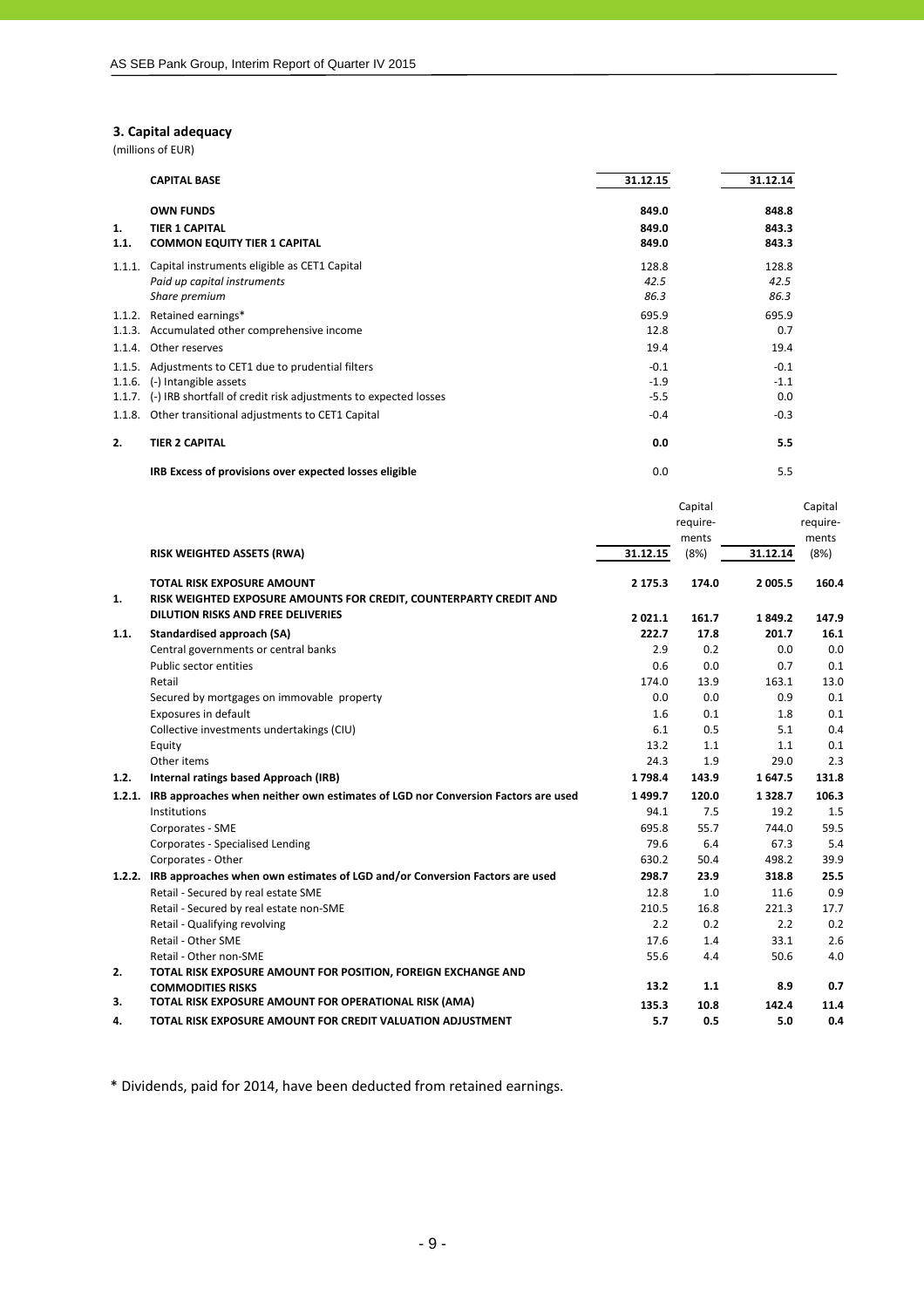## **CAPITAL RATIOS**

|                                                                                      | 31.12.15    | 31.12.14  |
|--------------------------------------------------------------------------------------|-------------|-----------|
| <b>OWN FUNDS</b>                                                                     | 849.0       | 848.8     |
| TOTAL RISK EXPOSURE AMOUNT Basel III (without additional risk exposure amount due to |             |           |
| application of Basel I floor)                                                        | 2 1 7 5 . 3 | 2 005.5   |
| Capital adequacy ratio                                                               | 39.03%      | 42.32%    |
| Tier 1 Capital ratio                                                                 | 39.03%      | 42.04%    |
| <b>CET1 Capital ratio</b>                                                            | 39.03%      | 42.04%    |
| Tier 2 Capital ratio                                                                 | 0.00%       | 0.27%     |
| TOTAL RISK EXPOSURE AMOUNT Basel III (with additional risk exposure amount due to    |             |           |
| application of Basel I floor)                                                        | 2966.7      | 3 3 7 0.8 |
| Capital adequacy ratio                                                               | 28.62%      | 25.18%    |
| Tier 1 Capital ratio                                                                 | 28.62%      | 25.02%    |
| <b>CET1 Capital ratio</b>                                                            | 28.62%      | 25.02%    |
| Tier 2 Capital ratio                                                                 | 0.00%       | 0.16%     |

#### **MEMBERS OF CONSOLIDATION GROUP, INCLUDED TO CAPITAL ADEQUACY CALCULATION**

AS SEB Pank AS SEB Liising Group AS SEB Varahaldus

## **CAPITAL REQUIREMENTS AND BUFFERS**

| Capital          | Capital<br>amount | Total risk<br>exposure<br>amount * |      | Base capital<br>requirement | $Surplus(+)$<br>Deficit(-)<br>of base<br>capital | Capital<br>adequacy<br>ratio |      | Capital<br>conservation buffer |    | Systemic risk buffer | Capital requirements total,<br>incl. buffers |                    | $Surplus(+)$<br>Deficit(-)<br>of capital,<br>incl. buffers |
|------------------|-------------------|------------------------------------|------|-----------------------------|--------------------------------------------------|------------------------------|------|--------------------------------|----|----------------------|----------------------------------------------|--------------------|------------------------------------------------------------|
|                  |                   | 2                                  | 3    | $4 = 2 \times 3$            | $5 = 1 - 4$                                      | $6=1/2$                      |      | $8 = 2 \times 7$               | 9  | $10 = 2 \times 9$    | $11 = 3 + 7 + 9$                             | $12 = 2 \times 11$ | $13 = 1 - 12$                                              |
| 31.12.15         |                   |                                    |      |                             |                                                  |                              |      |                                |    |                      |                                              |                    |                                                            |
| <b>OWN FUNDS</b> | 849.0             | 2 175.3                            | 8%   | 174.0                       | 675.0                                            | 39.03%                       | 2.5% | 54.4                           | 2% | 43.5                 | 12.5%                                        | 271.9              | 577.1                                                      |
| Tier 1 capital   | 849.0             | 2 175.3                            | 6%   | 130.5                       | 718.5                                            | 39.03%                       | 2.5% | 54.4                           | 2% | 43.5                 | 10.5%                                        | 228.4              | 620.6                                                      |
| CET1 capital     | 849.0             | 2 175.3                            | 4.5% | 97.9                        | 751.1                                            | 39.03%                       | 2.5% | 54.4                           | 2% | 43.5                 | 9%                                           | 195.8              | 653.2                                                      |
| 31.12.14         |                   |                                    |      |                             |                                                  |                              |      |                                |    |                      |                                              |                    |                                                            |
| <b>OWN FUNDS</b> | 848.8             | 2 0 0 5.5                          | 8%   | 160.4                       | 688.4                                            | 42.32%                       | 2.5% | 50.1                           | 2% | 40.1                 | 12.5%                                        | 250.7              | 598.1                                                      |
| Tier 1 capital   | 843.3             | 2 0 0 5.5                          | 6%   | 120.3                       | 723.0                                            | 42.04%                       | 2.5% | 50.1                           | 2% | 40.1                 | 10.5%                                        | 210.6              | 632.7                                                      |
| CET1 capital     | 843.3             | 2 0 0 5.5                          | 4.5% | 90.2                        | 753.1                                            | 42.04%                       | 2.5% | 50.1                           | 2% | 40.1                 | 9%                                           | 180.5              | 662.8                                                      |

\* Total risk exposure amount without additional risk exposure amount due to application of Basel I floor

| LEVERAGE RATIO                                  |            |             |
|-------------------------------------------------|------------|-------------|
|                                                 | 31.12.15   | 31.12.14    |
| Exposure measure for leverage ratio calculation | 5 708.3    | 5 6 2 9 . 0 |
| of which on balance sheet items                 | 5 2 2 5 .9 | 5 1 8 2 . 2 |
| of which off balance sheet items                | 482.4      | 446.7       |
| Leverage ratio*                                 | 14.9%      | 15.2%       |

\*In Annual report of reference period Leverage Ratio was calculated as the simple arithmetic mean of the monthly leverage ratios over a quarter. In Current report as of end of period.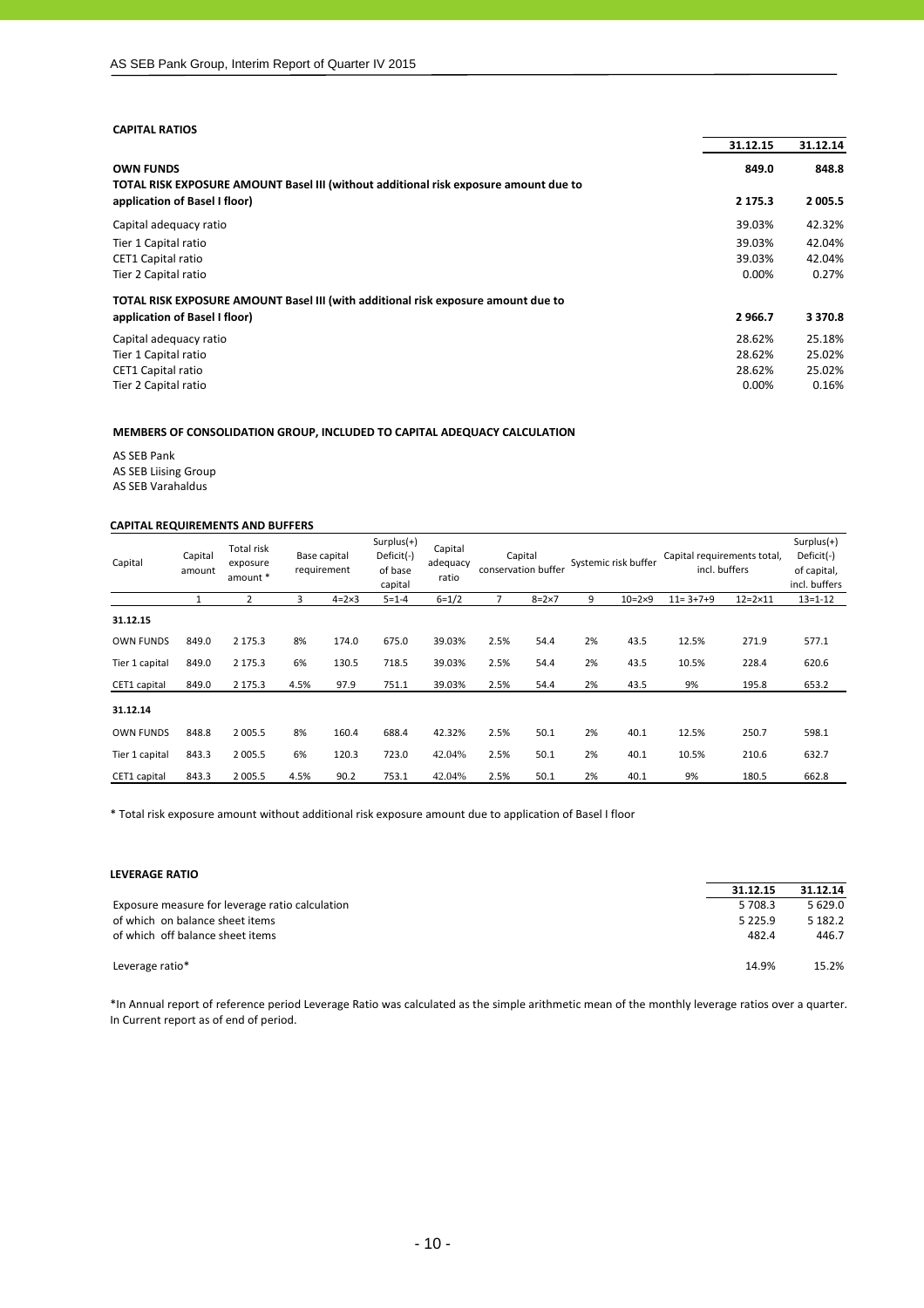| 4. Risk concentration                                                                                                   |          |          |
|-------------------------------------------------------------------------------------------------------------------------|----------|----------|
| (millions of EUR)                                                                                                       | 31.12.15 | 31.12.14 |
| Total claims against persons associated with the credit institution's<br>consolidation group                            | 2.0      | 7.4      |
| The share of claims of the persons associated with the credit institution's<br>consolidation group in net own funds, %, | 0.24     | 0.87     |
| Total of large exposure claims                                                                                          | 443.6    | 283.0    |
| The share of large exposure claims in net own funds, %                                                                  | 53.00    | 33.34    |
| Number of large exposure customers                                                                                      | 5        | 5.       |

## **5. Key figures**

| (millions of EUR)                       |            |             |
|-----------------------------------------|------------|-------------|
|                                         | 31.12.15   | 31.12.14    |
| Net profit                              | 75.0       | 79.4        |
| Average equity                          | 893.6      | 814.7       |
| Return on equity (ROE), %               | 8.39       | 9.75        |
| Average assets                          | 5 208.4    | 4 8 1 2 . 9 |
| Return on assets (ROA), %               | 1.44       | 1.65        |
| Net interest income                     | 78.7       | 86.4        |
| Average interest earning assets         | 5 0 7 6 .9 | 4 687.8     |
| Net interest margin (NIM), %            | 1.55       | 1.84        |
| Spread, %                               | 1.50       | 1.78        |
| Cost / Income ratio, %                  | 43.8       | 41.7        |
| Ratio of individually impaired loans, % | 0.50       | 0.76        |

## **Explanations**

Return on equity (ROE) = Net profit/Average equity \* 100 Average equity = (Equity of current year end + Equity of previous year end)/2 Return on assets (ROA) = Net profit/Average assets \* 100 Average assets = (Assets of current year end + Assets of previous year end)/2 Cost of interest bearing liabilities = Interest expenses/Average interest bearing liabilities \*100 Cost/Income Ratio = Total Operating Expenses/Total Income \* 100 Net interest margin (NIM) = Net interest income/Average interest earning assets \* 100 Yield on interest earning assets = Interest income/Average interest earning assets \*100 Ratio of individually impaired loans = Individually impaired loans/Loans to customers and credit institutions\* 100 Spread = Yield on interest earning assets ‐ Cost of interest bearing liabilities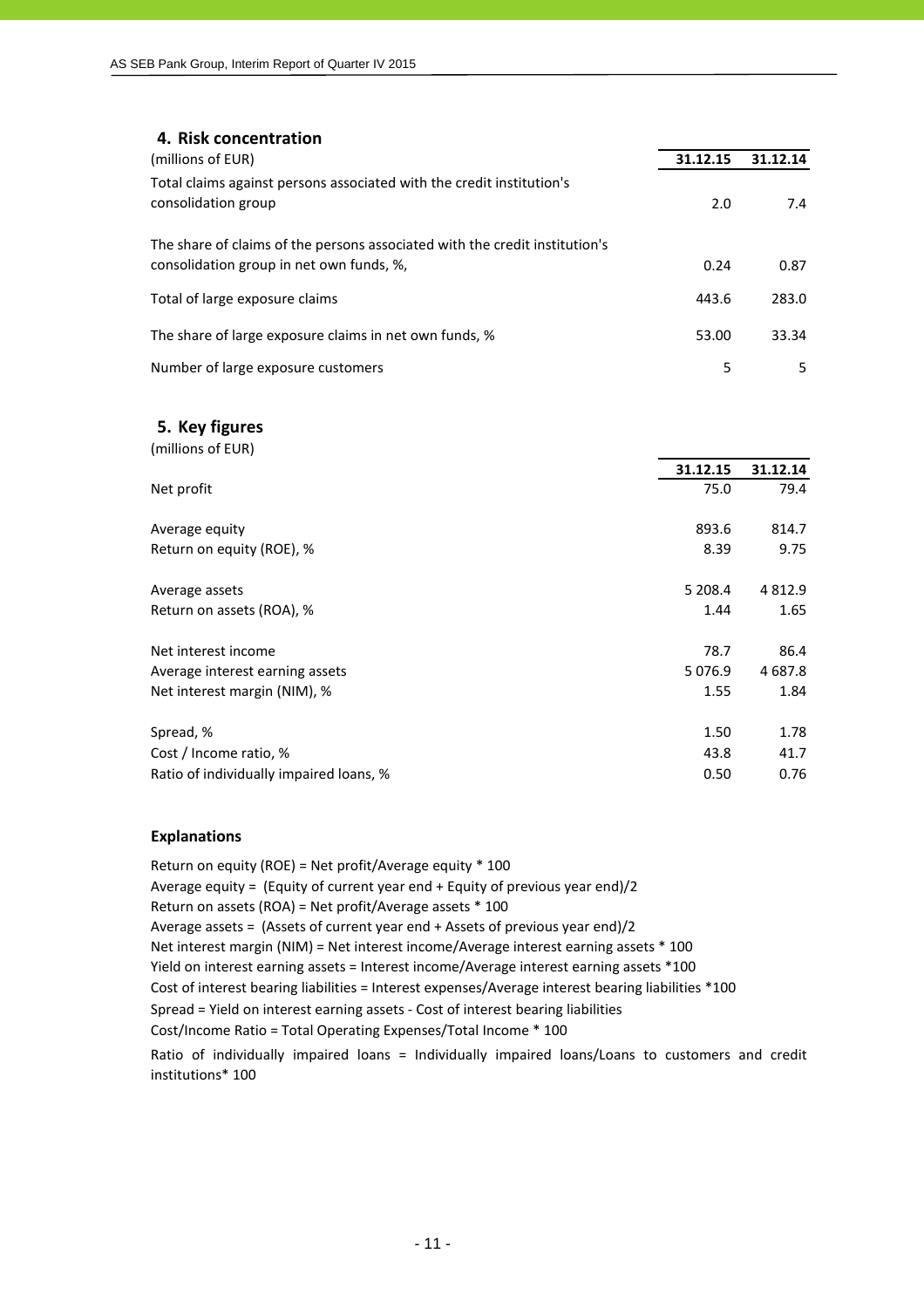## **Interest earning assets:**

Balances with central bank Loans and advances to credit institutions Loans and advances to customers Debt securities and other fixed income securities

(all without accrued interests)

## **Interest bearing liabilities:**

Due to credit institutions Due to customers (all without accrued interests)

#### **Total Operating Expenses:**

Personnel expenses Other expenses Depreciation, amortisation and impairment of tangible and intangible assets

## **Total Income:**

Net interest income Net fee and commission income Net income from foreign exchange Gains less losses from financial assets at fair value through profit or loss Income from dividends Gains less losses from investment securities Share of profit of associates Other income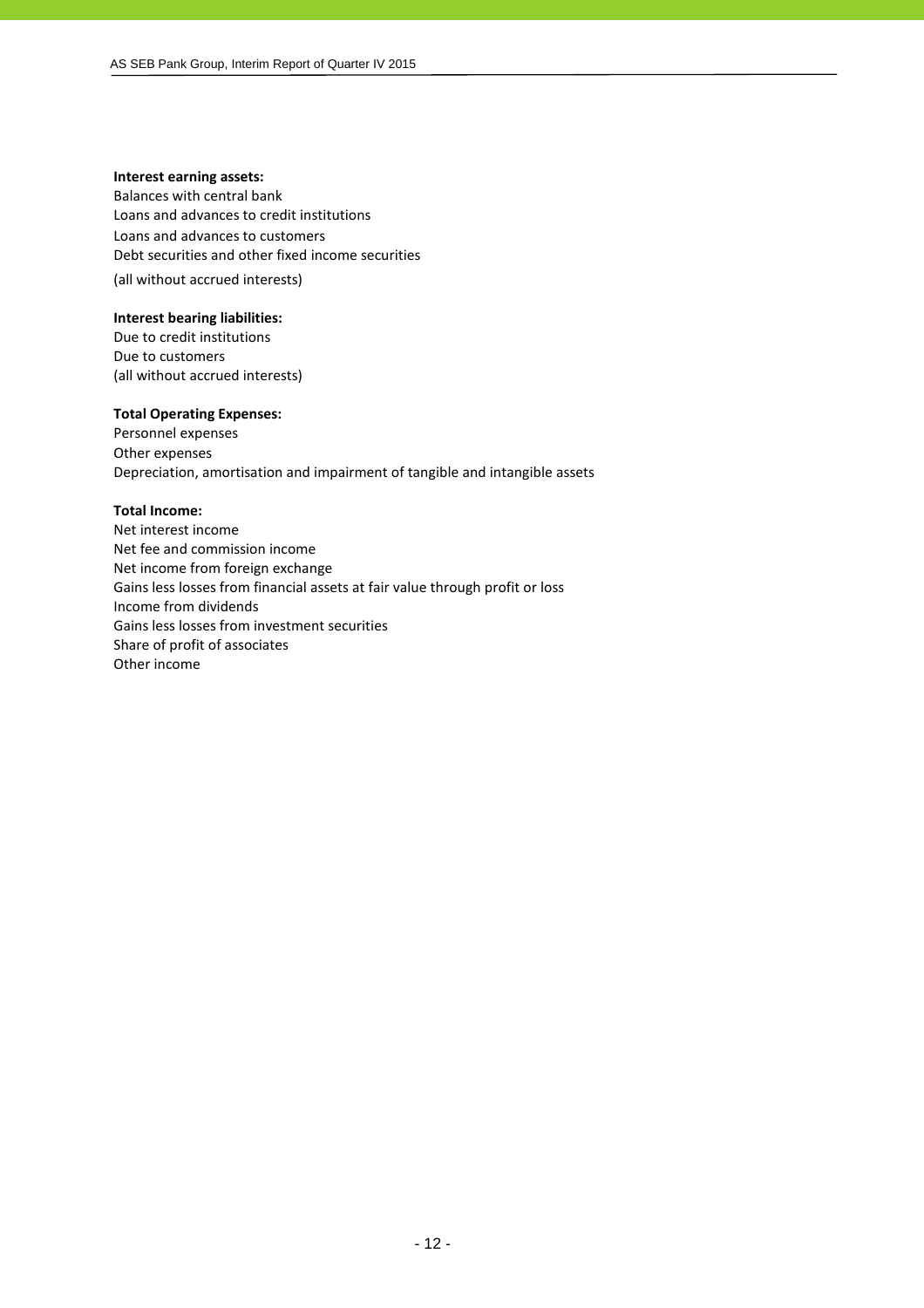# **III. Consolidated financial statements**

## **1. Consolidated income statement** (millions of EUR)

|                                                               |                | 2015      |        | 2014      |        |
|---------------------------------------------------------------|----------------|-----------|--------|-----------|--------|
|                                                               | Note           | 12 months | QIV    | 12 months | QIV    |
| Interest and similar income                                   | 3              | 91.5      | 23.3   | 100.3     | 24.4   |
| Interest expenses and similar charges                         | 4              | $-12.8$   | $-5.2$ | $-13.9$   | $-3.1$ |
| Net Interest Income                                           |                | 78.7      | 18.1   | 86.4      | 21.3   |
| Fee and commission income                                     | 5              | 62.5      | 15.8   | 59.2      | 15.7   |
| Fee and commission expense                                    | 6              | $-17.3$   | $-4.6$ | $-15.9$   | $-4.2$ |
| Net fee and commission income                                 |                | 45.2      | 11.2   | 43.3      | 11.5   |
| Net income from foreign exchange                              |                | 5.0       | 1.3    | 5.1       | 1.4    |
| Gains less losses from financial assets at fair value through |                |           |        |           |        |
| profit or loss                                                |                | 1.0       | 0.4    | 1.1       | 0.3    |
| Gains less losses from investment securities                  |                | $-0.6$    | 0.0    | $-3.1$    | $-0.6$ |
| Other income                                                  |                | 1.5       | 0.9    | 0.7       | 0.2    |
| Personnel expenses                                            |                | $-36.6$   | $-9.0$ | $-34.8$   | $-9.1$ |
| Other expenses                                                |                | $-17.1$   | $-4.6$ | $-17.6$   | $-3.7$ |
| Depreciation, amortisation and impairment of tangible and     |                |           |        |           |        |
| intangible assets                                             |                | $-3.8$    | $-1.0$ | $-3.3$    | $-0.9$ |
| Profit before impairment losses on loans and advances         |                | 73.3      | 17.3   | 77.8      | 20.4   |
| Impairment losses on loans and advances                       | $\overline{7}$ | 3.9       | 2.3    | 1.6       | 1.7    |
| Profit before income tax                                      |                | 77.2      | 19.6   | 79.4      | 22.1   |
| Income tax                                                    |                | $-2.2$    | 0.0    | 0.0       | 0.0    |
| Net profit                                                    |                | 75.0      | 19.6   | 79.4      | 22.1   |
| Profit attributable to the sole equity holder                 |                | 75.0      | 19.6   | 79.4      | 22.1   |

# **2. Consolidated statement of comprehensive income** (millions of EUR) **2015 2014 12 months QIV 12 months QIV Net profit 75.0 19.6 79.4 22.1 Other comprehensive income/expense** Items that may subsequently be reclassified to the income statement: Revaluation of available-for-sale financial assets 12.1 12.3 0.3 0.0 **Total other comprehensive income/expense 12.1 12.3 0.3 0.0 Total comprehensive income 87.1 31.9 79.7 22.1 Sole equity holder of the parent entity (total) 87.1 31.9 79.7 22.1** ‐Total comprehensive income from continued operations 87.1 31.9 79.7 22.1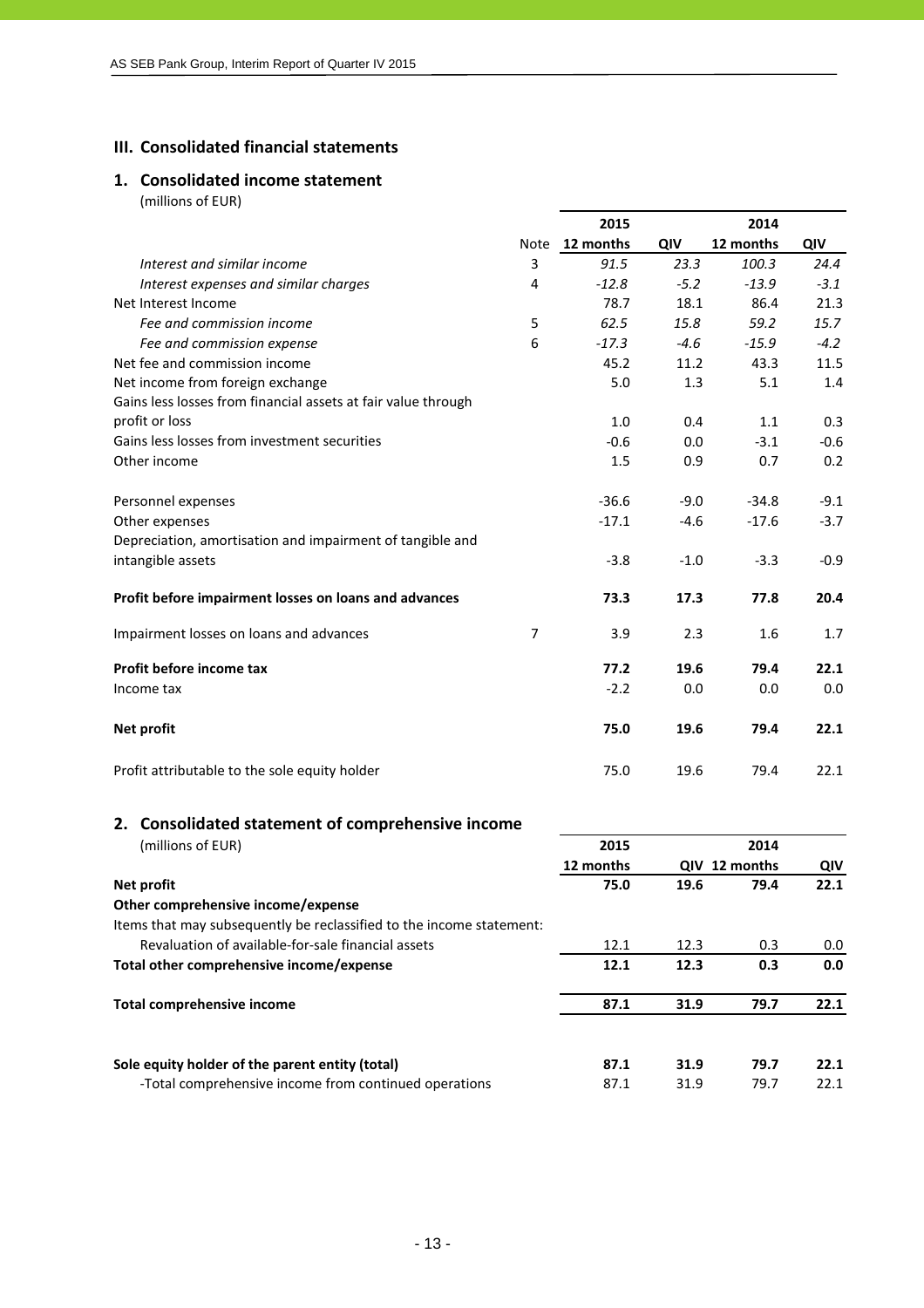# **3. Consolidated statement of financial position**

(millions of EUR)

|                                                                     | 31.12.15    | 31.12.14    |
|---------------------------------------------------------------------|-------------|-------------|
| <b>ASSETS</b>                                                       |             |             |
| Cash                                                                | 42.5        | 43.4        |
| Balances with central bank                                          | 615.0       | 940.0       |
| Loans and advances to credit institutions                           | 392.5       | 53.0        |
| Loans and advances to customers                                     | 4 0 9 6 .3  | 3 9 6 3 . 4 |
| Financial assets held for trading                                   | 28.3        | 28.7        |
| Financial assets designated at fair value through profit or loss at |             |             |
| inception                                                           | 0.0         | 102.2       |
| Available-for-sale financial assets                                 | 18.3        | 5.2         |
| Other assets                                                        | 29.0        | 34.8        |
| Investments in associates                                           | 0.8         | 0.8         |
| Intangible assets                                                   | 1.9         | 1.1         |
| Property, plant and equipment                                       | 9.3         | 10.2        |
| <b>TOTAL ASSETS</b>                                                 | 5 2 3 3 . 9 | 5 1 8 2 . 8 |

## **LIABILITIES AND SHAREHOLDERS' EQUITY**

| Due to credit institutions                                 | 888.6       | 1 0 3 3 .5  |
|------------------------------------------------------------|-------------|-------------|
| Due to customers                                           | 3 3 1 6 . 1 | 3 1 8 8.7   |
| Other liabilities                                          | 67.7        | 78.0        |
| Financial liabilities at fair value through profit or loss | 28.7        | 27.5        |
| Provisions                                                 | 0.4         | 0.3         |
| <b>Total Liabilities</b>                                   | 4 3 0 1 .5  | 4 3 2 8 .0  |
| Share capital                                              | 42.5        | 42.5        |
| Share premium                                              | 86.3        | 86.3        |
| Other reserves                                             | 32.2        | 20.1        |
| Retained earnings                                          | 771.4       | 705.9       |
| Total shareholders' equity                                 | 932.4       | 854.8       |
| <b>TOTAL LIABILITIES AND SHAREHOLDERS' EQUITY</b>          | 5 2 3 3 . 9 | 5 1 8 2 . 8 |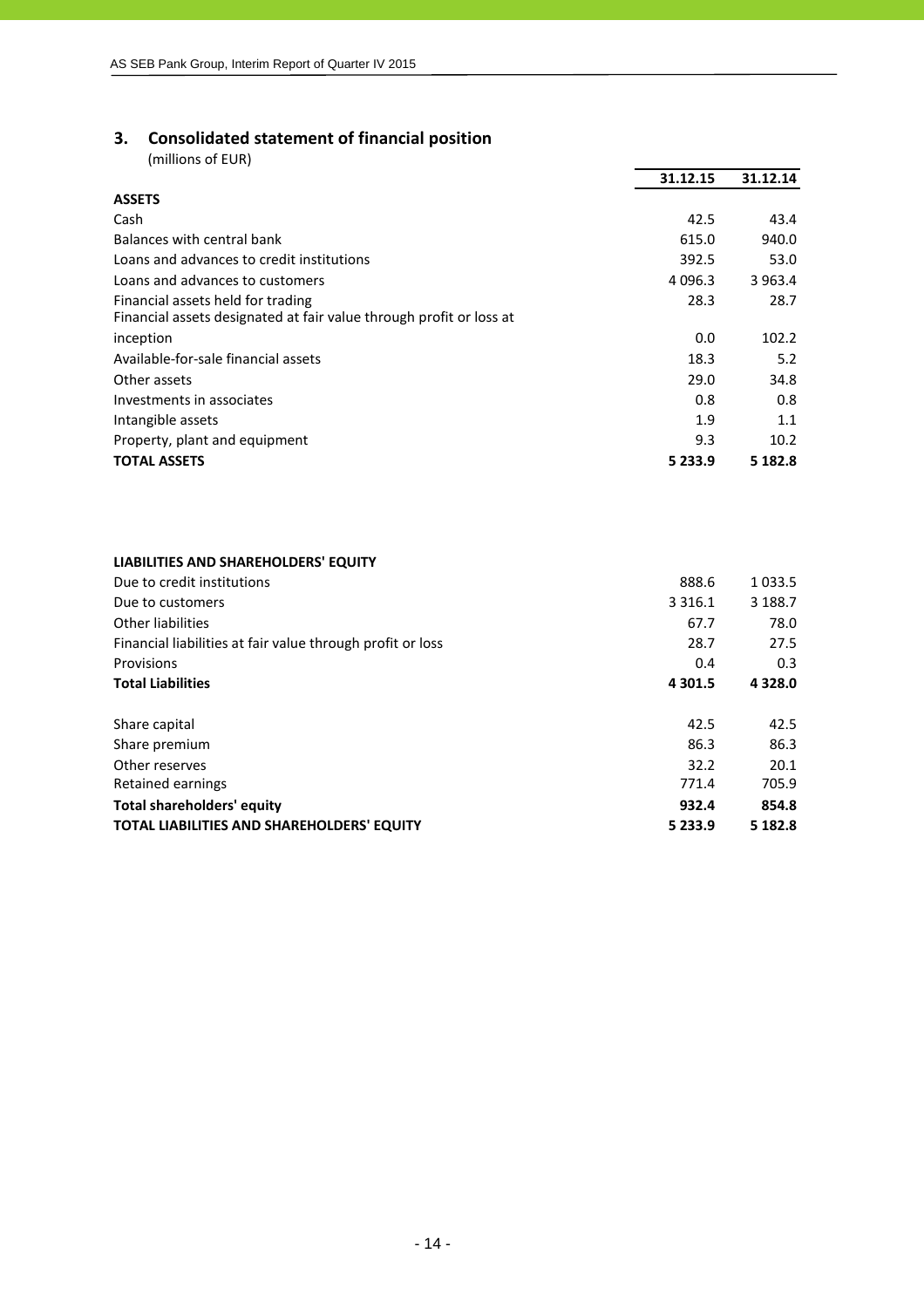# **4. Consolidated cash flow statement**

(millions of EUR)

|                                                                                 | 2015      | 2014      |
|---------------------------------------------------------------------------------|-----------|-----------|
|                                                                                 | 12 months | 12 months |
| I. Cash flows from operating activities                                         |           |           |
| Interest received                                                               | 91.9      | 100.5     |
| Interest paid                                                                   | $-14.0$   | $-14.3$   |
| Fee and commission received                                                     | 62.5      | 59.2      |
| Fee and commission paid                                                         | $-17.3$   | $-15.9$   |
| Net trading income and other operating income                                   | 7.4       | 4.5       |
| Personnel expenses and other operating expenses                                 | $-53.0$   | $-52.0$   |
| Income tax paid                                                                 | $-2.2$    | 0.0       |
| Cash flows from operating activities before changes in the operating assets and |           |           |
| <b>liabilities</b>                                                              | 75.3      | 82.0      |
| <b>Changes in operating assets:</b>                                             |           |           |
| Loans and advances to credit institutions and mandatory reserve in central bank | $-1.5$    | 26.3      |
| Loans and advances to customers                                                 | $-130.0$  | $-149.7$  |
| Other assets                                                                    | 3.7       | -8.9      |
| <b>Changes of operating liabilities:</b>                                        |           |           |
| Due to credit institutions                                                      | $-156.9$  | 190.7     |
| Due to customers                                                                | 127.9     | 464.7     |
| <b>Other liabilities</b>                                                        | 3.7       | 4.7       |
| Cash flow from (used in) operating activities                                   | $-77.8$   | 609.8     |
| II. Cash flows from investing activities                                        |           |           |
| Net increase-/decrease+ of investment portfolio securities                      | $-0.9$    | $-0.3$    |
| Purchase of investment properties, tangible and intangible assets               | $-5.0$    | $-6.1$    |
| Proceeds from sale of investment properties, tangible and intangible assets     | 1.2       | 0.0       |
| Cash flow from (used in) investing activities                                   | $-4.7$    | $-6.4$    |
| III. Cash flows from financing activities                                       |           |           |
| Dividends paid                                                                  | $-10.0$   | 0.0       |
| Cash used in financing activities                                               | $-10.0$   | 0.0       |
| Net decrease/increase in cash and cash equivalents                              | $-92.5$   | 603.4     |
| Cash and cash equivalents at the beginning of period                            | 1 105.0   | 501.6     |
| Effect of exchange rate changes on cash and cash equivalents                    | 0.0       | 0.0       |
| Cash and cash equivalents at the end of period                                  | 1012.5    | 1 105.0   |

| Cash and cash equivalents includes:                      | 31.12.15 | 31.12.14    |
|----------------------------------------------------------|----------|-------------|
| Cash on hand                                             | 42.5     | 43.4        |
| Balances with the central bank without mandatory reserve | 578.0    | 906.9       |
| Liquid deposits in other credit institutions             | 391.9    | 52.4        |
| Trading portfolio and liquidity securities               | 0.1      | 102.3       |
|                                                          | 1012.5   | 1 1 0 5 . 0 |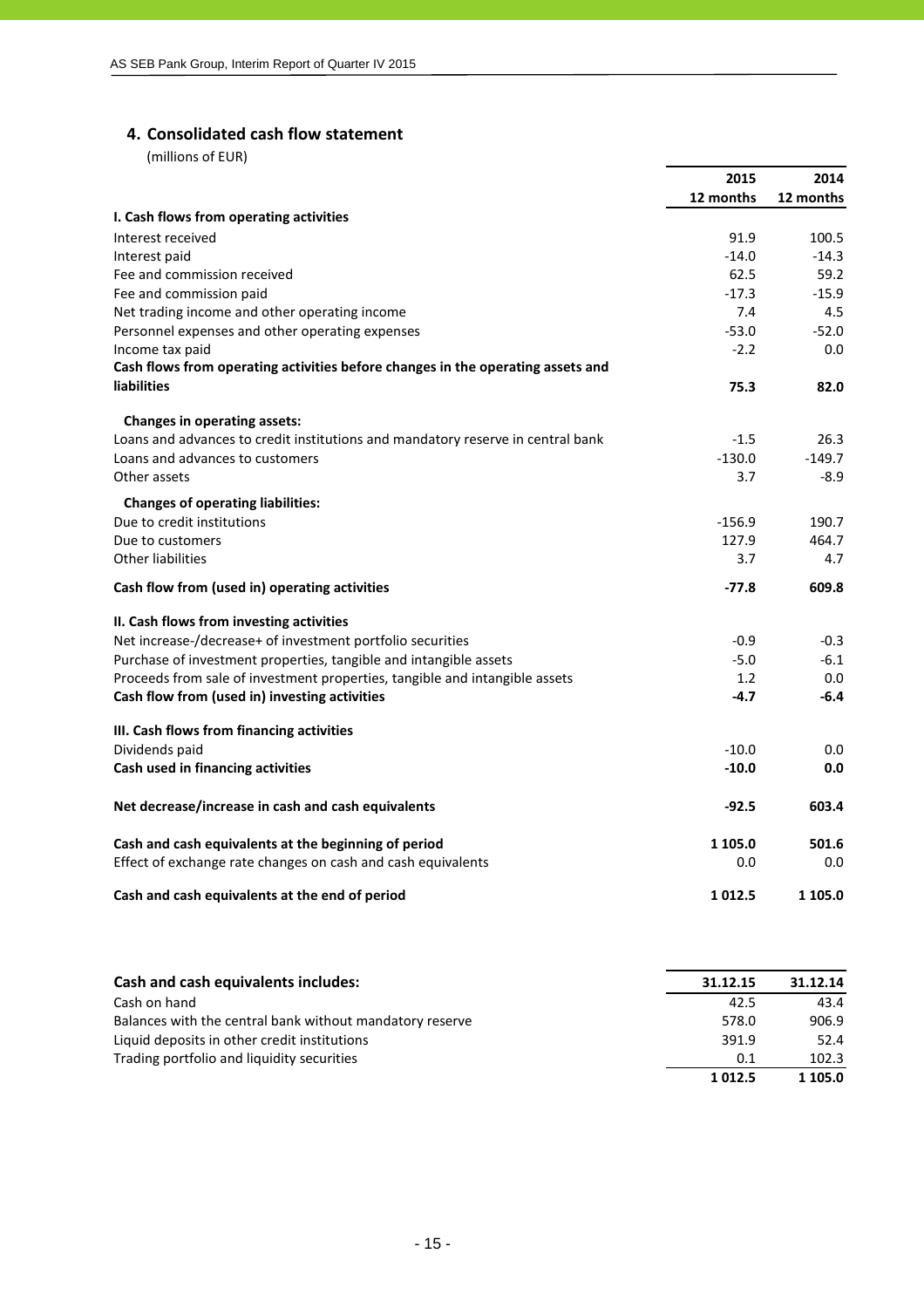# **5. Changes in consolidated shareholders' equity**

(millions of EUR)

|                                                                           |               |              |                 |                 | <b>Total</b>  |
|---------------------------------------------------------------------------|---------------|--------------|-----------------|-----------------|---------------|
|                                                                           |               | <b>Share</b> |                 | <b>Retained</b> | shareholders' |
|                                                                           | Share capital | premium      | <b>Reserves</b> | profit          | equity        |
| Year beginning 01.01.2014                                                 | 42.5          | 86.3         | 19.8            | 626.0           | 774.6         |
| Other                                                                     | 0.0           | 0.0          | 0.0             | 0.5             | 0.5           |
| Net profit                                                                | 0.0           | 0.0          | 0.0             | 79.4            | 79.4          |
| Other comprehensive income:<br>Net change in available-for-sale financial |               |              |                 |                 |               |
| assets                                                                    | 0.0           | 0.0          | 0.3             | 0.0             | 0.3           |
| Total other comprehensive income                                          | 0.0           | 0.0          | 0.3             | 0.0             | 0.3           |
| <b>Total comprehensive income</b>                                         | 0.0           | 0.0          | 0.3             | 79.4            | 79.7          |
| <b>Final balance 31.12.2014</b>                                           | 42.5          | 86.3         | 20.1            | 705.9           | 854.8         |
| Year beginning 01.01.2015                                                 | 42.5          | 86.3         | 20.1            | 705.9           | 854.8         |
| Dividend paid                                                             | 0.0           | 0.0          | 0.0             | $-10.0$         | $-10.0$       |
| Other                                                                     | 0.0           | 0.0          | 0.0             | 0.5             | 0.5           |
| Net profit                                                                | 0.0           | 0.0          | 0.0             | 75.0            | 75.0          |
| Other comprehensive income:<br>Net change in available-for-sale financial |               |              |                 |                 |               |
| assets                                                                    | 0.0           | 0.0          | 12.1            | 0.0             | 12.1          |
| Total other comprehensive income                                          | 0.0           | 0.0          | 12.1            | 0.0             | 12.1          |
| <b>Total comprehensive income</b>                                         | 0.0           | 0.0          | 12.1            | 75.0            | 87.1          |
| <b>Final balance 31.12.2015</b>                                           | 42.5          | 86.3         | 32.2            | 771.4           | 932.4         |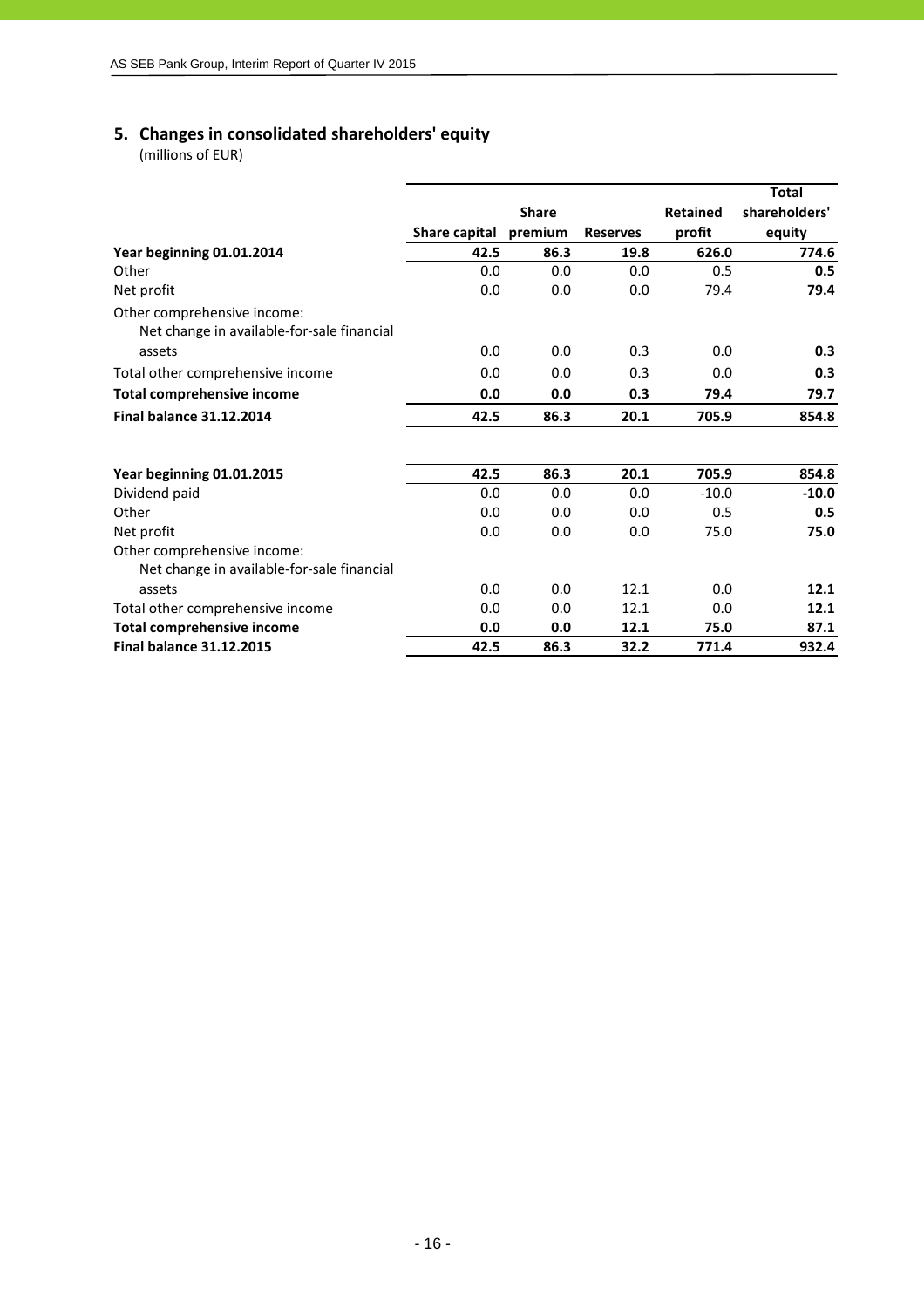# **6. Contingent assets and liabilities and commitments**

(millions of EUR)

| 31.12.15                                            |               | <b>Contract amount</b> | <b>Balance value</b> |                    |
|-----------------------------------------------------|---------------|------------------------|----------------------|--------------------|
|                                                     | <b>Assets</b> | <b>Liabilities</b>     | <b>Assets</b>        | <b>Liabilities</b> |
| 1. Irrevocable and revocable transactions           | 69.1          | 1 0 7 4 . 1            | 0.0                  | 0.0                |
| 1.1. Guarantees and other similar off-balance sheet |               |                        |                      |                    |
| irrovocable liabilitieas and claims                 | 64.1          | 310.3                  | 0.0                  | 0.0                |
| incl. financial guarantees                          | 64.1          | 129.3                  | 0.0                  | 0.0                |
| 1.2. Loan commitments                               | 5.0           | 763.8                  | 0.0                  | 0.0                |
| 2. Derivatives                                      | 667.3         | 666.7                  | 28.4                 | 28.7               |
| 2.1. Currency related derivatives                   | 295.2         | 294.9                  | 1.3                  | 1.0                |
| 2.2. Interest related derivatives                   | 363.3         | 363.3                  | 26.4                 | 26.9               |
| 2.3. Equity related derivatives*                    | 8.8           | 8.5                    | 0.7                  | 0.8                |
|                                                     | 736.4         | 1740.8                 | 28.4                 | 28.7               |

| 31.12.14                                            | <b>Contract amount</b> |                    | <b>Balance value</b> |                    |  |
|-----------------------------------------------------|------------------------|--------------------|----------------------|--------------------|--|
|                                                     | <b>Assets</b>          | <b>Liabilities</b> | <b>Assets</b>        | <b>Liabilities</b> |  |
| 1. Irrevocable and revocable transactions           | 5.8                    | 931.8              | 0.0                  | 0.0                |  |
| 1.1. Guarantees and other similar off-balance sheet |                        |                    |                      |                    |  |
| irrovocable liabilitieas and claims                 | 0.8                    | 240.5              | 0.0                  | 0.0                |  |
| incl. financial quarantees                          | 0.0                    | 80.3               | 0.0                  | 0.0                |  |
| 1.2. Loan commitments                               | 5.0                    | 691.3              | 0.0                  | 0.0                |  |
| 2. Derivatives                                      | 959.0                  | 956.8              | 28.7                 | 27.6               |  |
| 2.1. Currency related derivatives                   | 629.8                  | 627.8              | 3.4                  | 1.4                |  |
| 2.2. Interest related derivatives                   | 316.1                  | 316.1              | 24.0                 | 24.5               |  |
| 2.3. Equity related derivatives*                    | 13.1                   | 12.9               | 1.3                  | 1.7                |  |
|                                                     | 964.8                  | 1888.6             | 28.7                 | 27.6               |  |

\* Derivative transactions are executed to cover the client's position and the derivative risks are not taken to own portfolio. All risks arising from these transactions are fully mitigated with parent company. The equity option prices are calculated using for all input data (e.g. underlying prices or volumes) either independently sourced input (e.g. the underlying prices) or an independent price verification is performed on the next day to compare the values to independently sourced market data (e.g. for volumes).

Pursuant to the Law of Obligations Act, the operating lease agreements, concluded by AS SEB Liising are partially related to a contingent liability, the likelihood and the amount of which cannot be reliably determined. According to the management of the company, based on the previous practice, realization of the obligation is unlikely.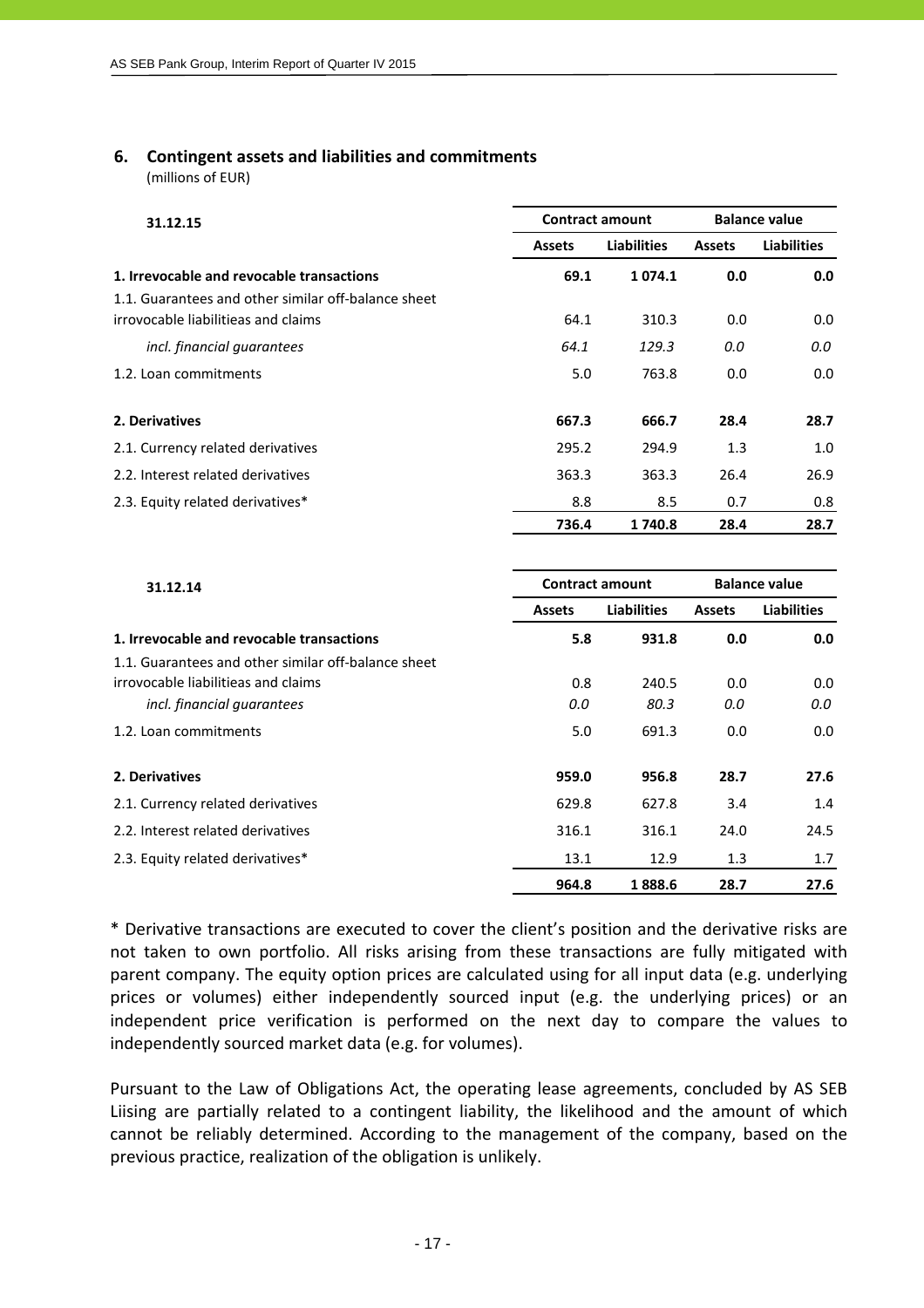# **Note 1 Accounting principles**

The interim report of AS SEB Pank Group for Quarter IV 2015 has been prepared in conformity with International Accounting Standard IAS 34 "Interim Financial Reporting" and the disclosure requirements, established by Eesti Pank.

The accounting principles, used in the interim report of AS SEB Pank Group for Quarter IV 2015 are in conformity with the accounting principles used in the annual report for the year ended on 31 December 2014.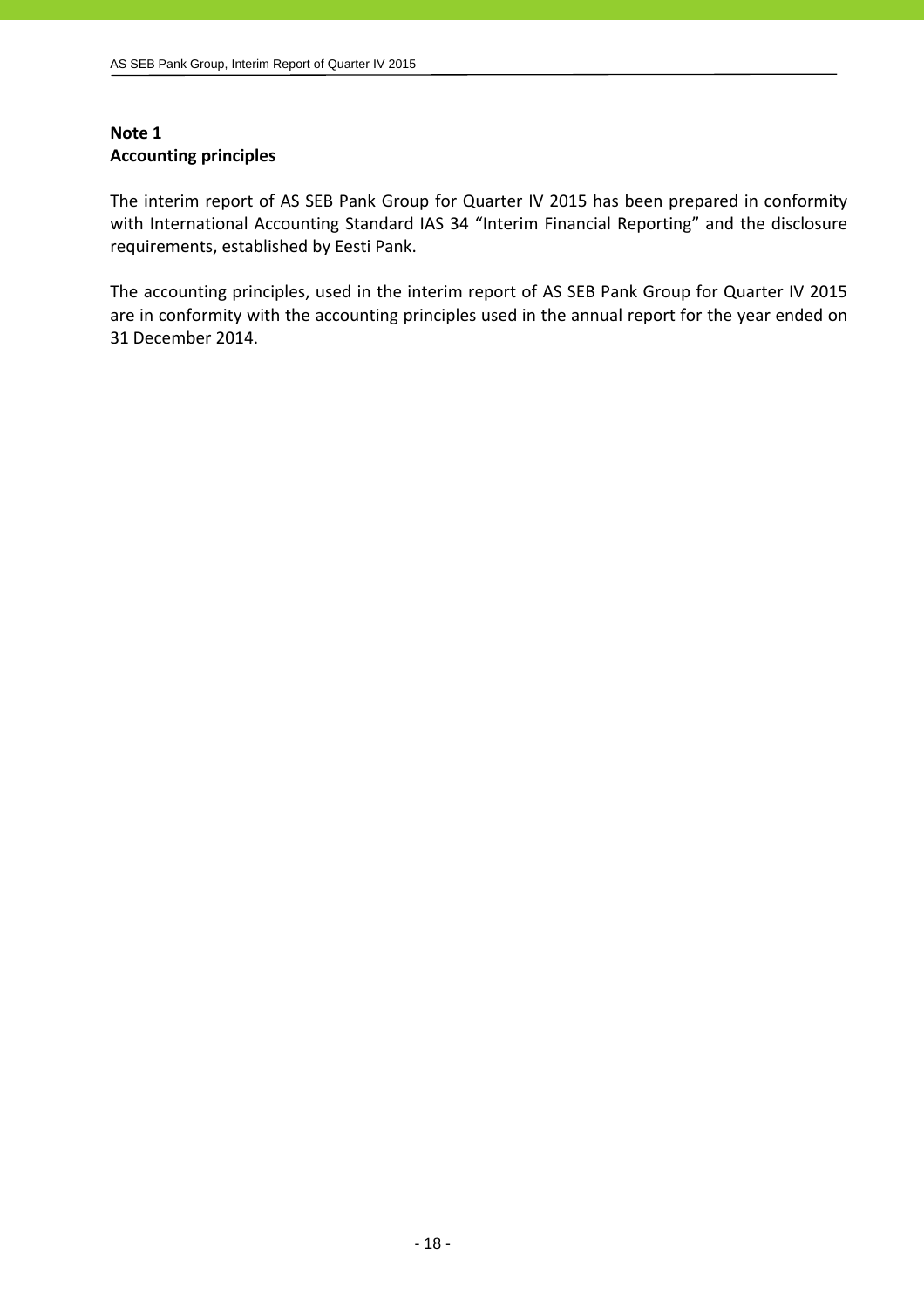# **Note 2**

# **Fair value of financial assets and liabilities**

(millions of EUR)

# **A) Financial instruments measured at fair value**

|                                                             |         |         |         | 31.12.15 |         |         |         | 31.12.14 |
|-------------------------------------------------------------|---------|---------|---------|----------|---------|---------|---------|----------|
|                                                             | Level 1 | Level 2 | Level 3 | Total    | Level 1 | Level 2 | Level 3 | Total    |
| Financial assets at fair value through profit and loss      |         |         |         |          |         |         |         |          |
| Financial assets held for trading                           | 0.1     | 28.3    | 0.0     | 28.4     | 0.3     | 28.5    | 0.0     | 28.8     |
| Equity securities                                           | 0.1     | 0.0     | 0.0     | 0.1      | 0.0     | 0.0     | 0.0     | 0.0      |
| Derivatives                                                 | 0.0     | 28.3    | 0.0     | 28.3     | $0.2*$  | 28.5    | 0.0     | 28.7     |
| Financial assets designated at fair                         |         |         |         |          |         |         |         |          |
| value through profit or loss at                             |         |         |         |          |         |         |         |          |
| inception                                                   | 0.0     | 0.0     | 0.0     | 0.0      | 102.2   | 0.0     | 0.0     | 102.2    |
| Debt securities                                             | 0.0     | 0.0     | 0.0     | 18.3     | 102.2   | 0.0     | 0.0     | 102.2    |
| Available for sale financial assets                         | 6.1     | 0.0     | 12.2    | 18.3     | 5.1     | 0.0     | 0.1     | 5.2      |
| Investment securities - equity                              | 6.1     | 0.0     | 12.2    | 18.3     | 5.1     | 0.0     | 0.1     | 5.2      |
| <b>TOTAL ASSETS</b>                                         | 6.2     | 28.3    | 12.2    | 46.7     | 107.6   | 28.5    | 0.1     | 136.2    |
| Financial liabilities at fair value through profit and loss |         |         |         |          |         |         |         |          |
| Financial liabilities held for trading                      | 0.0     | 28.7    | 0.0     | 28.7     | $0.1*$  | 27.4    | 0.0     | 27.5     |
| <b>TOTAL LIABILITIES</b>                                    | 0.0     | 28.7    | 0.0     | 28.7     | 0.1     | 27.4    | 0.0     | 27.5     |

IFRS 7 specifies a hierarchy of valuation techniques based on whether the inputs to those valuation techniques are observable or unobservable. Observable inputs reflect market data obtained from independent sources; unobservable inputs reflect the Group's market assumptions. These two types of inputs have created the following fair value hierarchy:

Level 1 - Quoted prices (unadjusted) in active markets for identical assets or liabilities. This level includes listed equity securities and debt instruments on exchanges but also instruments quoted by market participants.

Level 2 ‐ Inputs other than quoted prices included within Level 1 that are observable for the asset or liability, either directly (that is, as prices) or indirectly (that is, derived from prices). The sources of input parameters like Euro yield curve or counterparty credit risk are Bloomberg and Thomson Reuters.

Level 3 - Inputs for the asset or liability that are not based on observable market data (unobservable inputs). This level includes equity investments and debt instruments with significant unobservable components.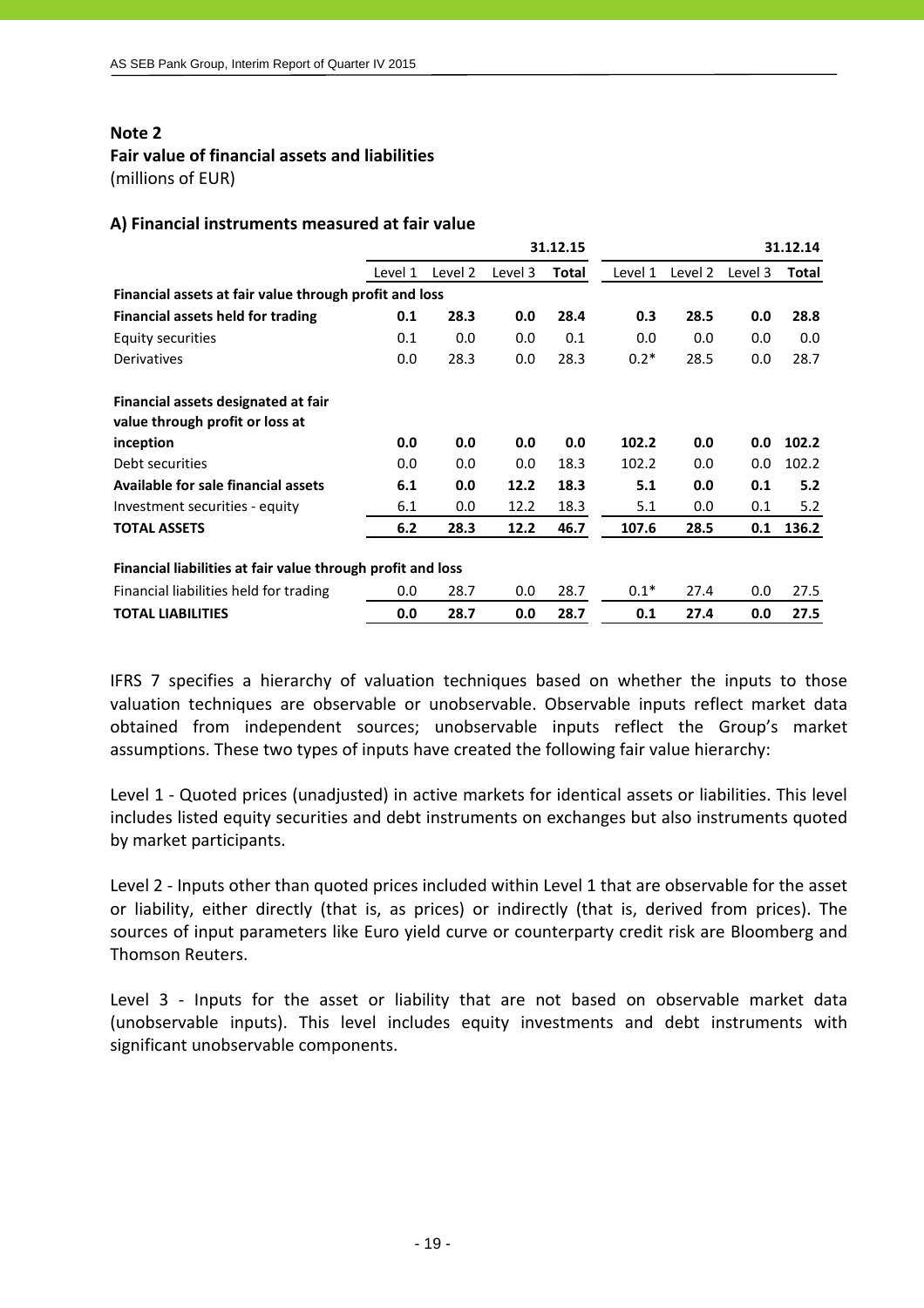| <b>Reconciliation of Level 3 Items</b>                     | Available-for-sale financial assets |       |  |  |
|------------------------------------------------------------|-------------------------------------|-------|--|--|
|                                                            | Investment<br>securities -          |       |  |  |
|                                                            | equity                              | Total |  |  |
| At 1 January 2014                                          | 0.1                                 | 0.1   |  |  |
| At 31 December 2014                                        | 0.1<br>0.1                          |       |  |  |
| Total losses for the period included in profit or loss for |                                     |       |  |  |
| assets/liabilities held at 31.12.14                        | 0.0                                 | 0.0   |  |  |
| At 1 January 2015                                          | 0.1                                 | 0.1   |  |  |
| Other comprehensive income                                 | 12.1                                | 12.1  |  |  |
| At 31 December 2015                                        | 12.2                                | 12.2  |  |  |
| Total losses for the period included in profit or loss for |                                     |       |  |  |
| assets/liabilities held at 31.12.15                        | 0.0                                 | 0.0   |  |  |

# **B) Financial instruments not measured at fair value**

|                                           |                   | 31.12.15               |                   | 31.12.14               |
|-------------------------------------------|-------------------|------------------------|-------------------|------------------------|
|                                           | Carrying<br>value | Fair value,<br>Level 3 | Carrying<br>value | Fair value,<br>Level 3 |
| <b>ASSETS</b>                             |                   |                        |                   |                        |
| Loans and advances to credit institutions | 392.5             | 392.5                  | 53.0              | 53.0                   |
| Loans and advances to customers           | 4 0 9 6.3         | 3 960.9                | 3 9 6 3.4         | 3 870.3                |
| Loans to Corporates                       | 2077.0            | 2079.5                 | 2054.5            | 2053.5                 |
| Loans to households                       | 2019.3            | 1881.4                 | 1908.9            | 1816.8                 |
| Other assets                              | 29.0              | 29.0                   | 34.8              | 34.8                   |
| <b>TOTAL ASSETS</b>                       | 4 5 1 7 . 8       | 4 3 8 2.4              | 4 0 5 1 .2        | 3958.1                 |
| <b>LIABILITIES</b>                        |                   |                        |                   |                        |
| Due to credit institutions                | 888.6             | 888.2                  | 1 0 3 3 .5        | 1 0 3 2.4              |
| Due to customers                          | 3 3 1 6 . 1       | 3 3 1 8 . 4            | 3 1 8 8 .7        | 3 1 9 1 .8             |
| Due to Corporates                         | 1884.8            | 1886.9                 | 1843.6            | 1846.5                 |
| Due to households                         | 1431.3            | 1431.5                 | 1 3 4 5 . 1       | 1 3 4 5 . 4            |
| Other financial liabilities               | 67.7              | 67.7                   | 78.0              | 78.0                   |
| Subordinated loans                        | 0.0               | 0.0                    | 0.0               | 0.0                    |
| <b>TOTAL LIABILITIES</b>                  | 4 2 7 2 . 4       | 4 2 7 4 . 3            | 4 300.2           | 4 302.2                |

AS SEB Pank conducts assessment of fair value of financial assets and liabilities which are not presented in the Group's statement of financial position at their fair value. All finance instruments not measured at fair value specified at Level 3 in hierarchy of valuation of fair value, because of using unobservable inputs.

When calculating fair value for floating interest rate loans and for fixed-interest rate lending, future cash flows are discounted based on the market interest curve, which has been adjusted for applicable margins of new lending. Similarly have been calculated also fixed-interest rate deposits, floating interest rate and fixed-interest rate balances due to credit institutions.

As of reporting date fair value of loans and advances to customers was 3.31% (31.12.2014: 2.35%) lower than the carrying amount. Fair value of balances due to credit institutions was 0.04% lower (31.12.2014: 0.11% lower) than the carrying amount. Fair value of balances due to customers was 0.07% higher (31.12.2014: 0.1% higher) than the carrying amount.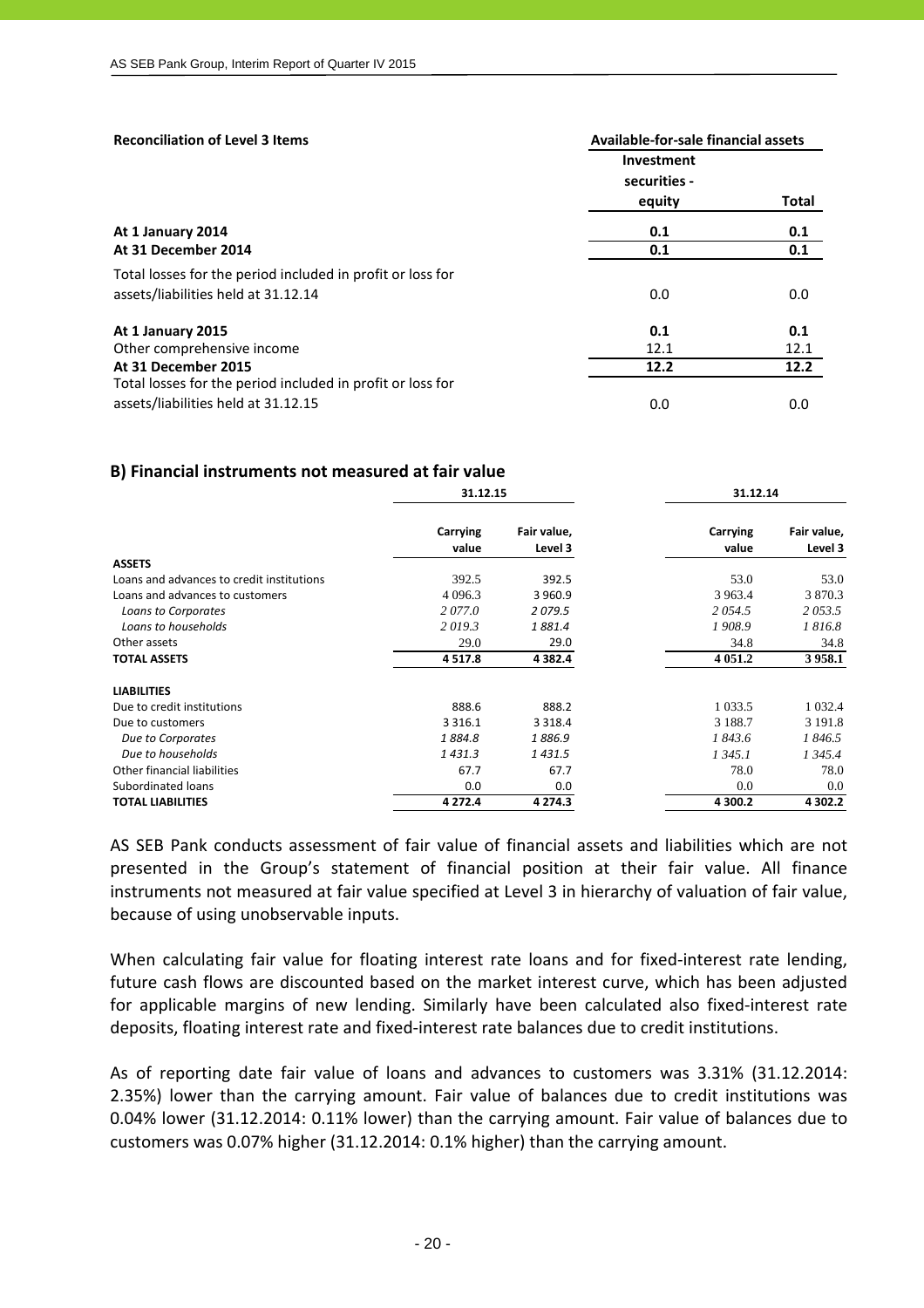# **Note 3**

## **Interest and similar income**

(millions of EUR) **2015 2014**

|                           | ----      |      | ----      |      |
|---------------------------|-----------|------|-----------|------|
|                           | 12 months | QIV  | 12 months | QIV  |
| Loans                     | 77.2      | 19.9 | 83.0      | 20.5 |
| Leasing                   | 13.7      | 3.4  | 13.3      | 3.3  |
| Deposits with other banks | 0.0       | 0.0  | 0.7       | 0.1  |
| Fixed income securities   | 0.6       | 0.0  | 3.3       | 0.5  |
|                           | 91.5      | 23.3 | 100.3     | 24.4 |

# **Note 4**

# **Interest expenses and similar charges**

| (millions of EUR)              | 2015      |        | 2014      |        |
|--------------------------------|-----------|--------|-----------|--------|
|                                | 12 months | OIV    | 12 months | QIV    |
| Credit institutions            | $-4.1$    | $-0.6$ | $-7.1$    | $-1.6$ |
| Time and other saving deposits | $-1.9$    | $-0.4$ | $-3.1$    | $-0.7$ |
| Demand deposits                | $-3.3$    | $-0.8$ | $-3.6$    | $-0.8$ |
| Other                          | $-3.5$    | $-3.4$ | $-0.1$    | 0.0    |
|                                | $-12.8$   | $-5.2$ | $-13.9$   | $-3.1$ |

# **Note 5**

# **Fee and commission income**

(millions of EUR) **2015 2014**

|                                               | 12 months | QIV  | 12 months | QIV     |
|-----------------------------------------------|-----------|------|-----------|---------|
| Payment cards related commissions             | 24.7      | 6.4  | 24.3      | 6.3     |
| Securities market services *                  | 11.0      | 2.6  | 10.0      | 2.7     |
| <b>Transaction fees</b>                       | 5.4       | 1.4  | 5.8       | $1.5\,$ |
| Credit contracts**                            | 4.9       | 1.1  | 4.4       | 1.3     |
| Insurance brokerage fees                      | 3.2       | 0.9  | 2.8       | 0.8     |
| Other settlement fees                         | 4.5       | 1.3  | 4.0       | 1.0     |
| Income from leasing agreements (full service) | 0.8       | 0.2  | 0.9       | 0.2     |
| Income from electronic channels               | 1.5       | 0.4  | 1.4       | 0.3     |
| Cash handling fees                            | 0.8       | 0.2  | 0.9       | 0.2     |
| Commodity futures fees                        | 0.4       | 0.0  | 0.0       | 0.0     |
| Other                                         | 5.3       | 1.3  | 4.7       | 1.4     |
|                                               | 62.5      | 15.8 | 59.2      | 15.7    |

\* Securities market services includes asset management fees of investment funds and securities portfolios, custody services, advisory fees and other with securities transactions related fees.

\*\* Credit contracts include loan, leasing, letter of credit and guarantee contracts, which are short-term and do not constitute interest income, but are of administrative nature for arrangement or reorganisation of credits.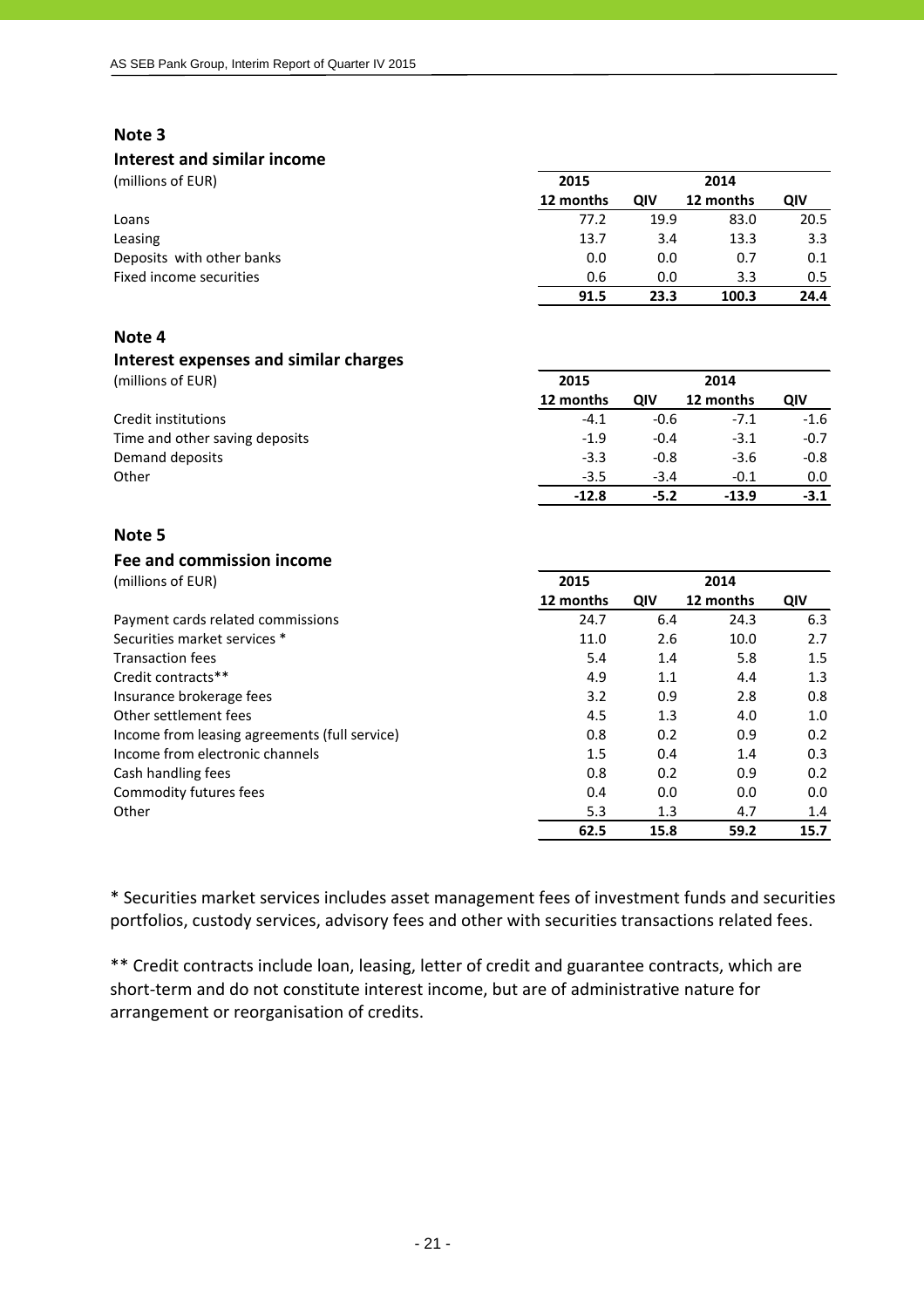# **Note 6**

## **Fee and commission expense**

(millions of EUR) **2015 2014**

| , <i>.</i>                                    |           |        |           |        |
|-----------------------------------------------|-----------|--------|-----------|--------|
|                                               | 12 months | QIV    | 12 months | QIV    |
| Payment cards related commissions             | $-11.4$   | $-3.1$ | $-10.5$   | $-2.8$ |
| Cash collecting fees                          | $-1.3$    | $-0.3$ | $-1.3$    | $-0.3$ |
| Expenses to leasing agreements (full service) | $-0.8$    | $-0.3$ | $-0.9$    | $-0.2$ |
| Securities market services                    | $-1.7$    | $-0.4$ | $-1.3$    | $-0.4$ |
| <b>Transaction fees</b>                       | $-1.2$    | $-0.3$ | $-1.0$    | $-0.3$ |
| Other                                         | $-0.9$    | $-0.2$ | $-0.9$    | $-0.2$ |
|                                               | $-17.3$   | -4.6   | $-15.9$   | $-4.2$ |

# **Note 7**

# **Impairment losses on loans and advances**

| (millions of EUR)                                  | 2015      |        | 2014      |        |
|----------------------------------------------------|-----------|--------|-----------|--------|
|                                                    | 12 months | QIV    | 12 months | οιν    |
| Impairment losses                                  | 4.0       | 2.4    | $1.6\,$   | 1.7    |
| impairment losses of reporting period              | $-3.3$    | $-1.8$ | $-5.1$    | $-1.0$ |
| recoveries from write-offs                         | 0.9       | 0.2    | 0.6       | 0.2    |
| decreasing of impairment losses of previous period | 6.4       | 3.9    | 6.1       | 2.5    |
|                                                    | 3.9       | 2.3    |           |        |

# **Note 8**

# **Allowances on loans and advances**

(millions of EUR)

|                                             | 31.12.15 | 31.12.14      |
|---------------------------------------------|----------|---------------|
| At the beginning of period (January, 1)     | 44.4     | 53.8          |
| Allowances of reporting period              | 3.3      | 5.1           |
| Decreasing of allowances of previous period | $-6.4$   | $-5.9$        |
| Loans and advances written off              | $-12.3$  | $-8.6$        |
| At the end of period                        | 29.0     | 44.4          |
| Recoveries from write-offs                  | 0.9      | $0.6^{\circ}$ |

## **Note 9**

# **Loans and advances to customers by remaining maturity**

(millions of EUR)

|          | Less than 3-12<br>3 months months | $1-5$<br>vears | $5 - 10$<br>vears | Over 10<br>vears | Total      |
|----------|-----------------------------------|----------------|-------------------|------------------|------------|
| 31.12.15 | 244.1                             | 635.1 1835.4   | 513.2             | 868.5            | 4 0 9 6 .3 |
| 31.12.14 | 282.9                             | 586.4 1768.6   | 492.5             | 833.0            | 3 963.4    |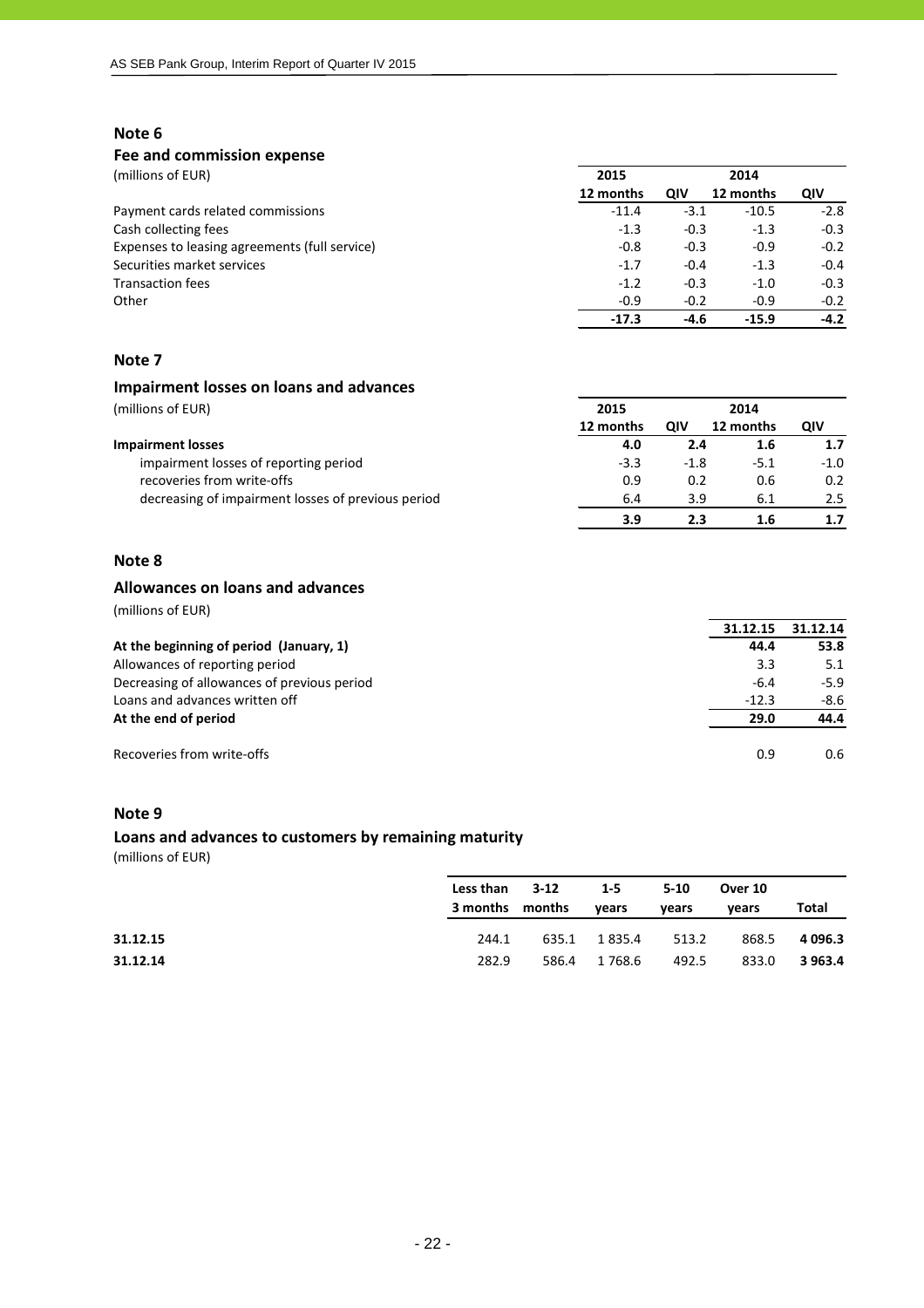# **Note 10 Geographic concentration of financial assets and liabilities** (millions of EUR)

| 31.12.15             | Cash, balances<br>with central<br>bank, loans<br>and advances<br>to credit<br>institutions | Loans and<br>advances<br>to custo-<br>mers | Securi-<br>ties | Other<br>assets | Total<br>assets | Due to<br>credit<br>institu-<br>tions | Due to<br>custo-<br>mers | Other<br>liabili-<br>ties | Total<br>liabili-<br>ties | Contin-<br>gent<br>liabilities |
|----------------------|--------------------------------------------------------------------------------------------|--------------------------------------------|-----------------|-----------------|-----------------|---------------------------------------|--------------------------|---------------------------|---------------------------|--------------------------------|
| Sweden               | 13.5                                                                                       | 0.5                                        | 1.7             | 0.5             | 16.2            | 791.1                                 | 17.2                     | 27.8                      | 836.1                     | 1.5                            |
| Estonia              | 658.3                                                                                      | 4 0 7 4 .3                                 | 33.6            | 37.0            | 4 803.2         | 7.7                                   | 2975.4                   | 68.4                      | 3 0 5 1.5                 | 1055.8                         |
| United Kingdom       | 0.7                                                                                        | 1.3                                        | 12.1            | 0.1             | 14.2            | 3.2                                   | 28.2                     | 0.1                       | 31.5                      | 0.0                            |
| Russia               | 0.2                                                                                        | 0.0                                        | 0.0             | 0.0             | 0.2             | 0.0                                   | 0.1                      | 0.0                       | 0.1                       | 0.0                            |
| Germany              | 348.2                                                                                      | 3.4                                        | 0.0             | 0.0             | 351.6           | 7.3                                   | 1.4                      | 0.0                       | 8.7                       | 1.8                            |
| <b>United States</b> | 1.4                                                                                        | 0.2                                        | 0.0             | 0.0             | 1.6             | 0.0                                   | 17.0                     | 0.0                       | 17.0                      | 0.0                            |
| Canada               | 0.0                                                                                        | 0.0                                        | 0.0             | 0.0             | 0.0             | 0.1                                   | 0.6                      | 0.0                       | 0.7                       | 0.0                            |
| Japan                | 0.0                                                                                        | 0.0                                        | 0.0             | 0.0             | 0.0             | 0.0                                   | 0.5                      | 0.0                       | 0.5                       | 0.0                            |
| Finland              | 4.4                                                                                        | 0.9                                        | 0.0             | 0.0             | 5.3             | 0.0                                   | 9.3                      | 0.0                       | 9.3                       | 3.4                            |
| Latvia               | 0.0                                                                                        | 0.0                                        | 0.0             | 0.6             | 0.6             | 0.0                                   | 0.0                      | 0.0                       | 0.0                       | 0.0                            |
| Lithuania            | 4.8                                                                                        | 8.4                                        | 0.0             | 0.2             | 13.4            | 67.9                                  | 4.1                      | 0.1                       | 72.1                      | 0.4                            |
| Luxembourg           | 1.9                                                                                        | 0.0                                        | 0.0             | 0.2             | 2.1             | 0.6                                   | 0.1                      | 0.2                       | 0.9                       | 0.0                            |
| Netherlands          | 0.0                                                                                        | 0.0                                        | 0.0             | 0.0             | 0.0             | 0.0                                   | 2.0                      | 0.0                       | 2.0                       | 0.0                            |
| Other Western Europe | 7.9                                                                                        | 6.0                                        | 0.0             | 0.3             | 14.2            | 1.5                                   | 26.5                     | 0.1                       | 28.1                      | 7.0                            |
| Other Eastern Europe | 6.1                                                                                        | 0.9                                        | 0.0             | 0.1             | 7.1             | 9.2                                   | 45.9                     | 0.1                       | 55.2                      | 0.0                            |
| Other countries      | 2.6                                                                                        | 0.4                                        | 0.0             | 1.2             | 4.2             | 0.0                                   | 187.8                    | 0.0                       | 187.8                     | 4.2                            |
|                      | 1050.0                                                                                     | 4 0 9 6 .3                                 | 47.4            | 40.2            | 5 2 3 3 . 9     | 888.6                                 | 3 3 1 6 . 1              | 96.8                      | 4 301.5                   | 1074.1                         |

|                      | Cash, balances |            |         |        |         |          |             |          |          |             |
|----------------------|----------------|------------|---------|--------|---------|----------|-------------|----------|----------|-------------|
|                      | with central   |            |         |        |         |          |             |          |          |             |
| 31.12.14             | bank, loans    | Loans and  |         |        |         | Due to   |             |          |          |             |
|                      | and advances   | advances   |         |        |         | credit   | Due to      | Other    | Total    | Contin-     |
|                      | to credit      | to custo-  | Securi- | Other  | Total   | institu- | custo-      | liabili- | liabili- | gent        |
|                      | institutions   | mers       | ties    | assets | assets  | tions    | mers        | ties     | ties     | liabilities |
| Sweden               | 21.9           | 0.6        | 3.2     | 0.9    | 26.6    | 888.4    | 12.6        | 25.5     | 926.5    | 1.5         |
| Estonia              | 984.2          | 3 9 4 3 .5 | 31.5    | 41.2   | 5 000.4 | 19.5     | 2 7 5 1 . 3 | 78.7     | 2 849.5  | 912.8       |
| United Kingdom       | 0.9            | 1.5        | 0.0     | 0.1    | 2.5     | 1.6      | 37.7        | 0.3      | 39.6     | 1.6         |
| Russia               | 2.0            | 0.3        | 0.0     | 0.0    | 2.3     | 3.6      | 47.0        | 0.0      | 50.6     | 0.1         |
| Germany              | 3.9            | 0.1        | 102.2   | 0.0    | 106.2   | 11.4     | 3.4         | 0.0      | 14.8     | 5.0         |
| <b>United States</b> | 2.2            | 0.2        | 0.0     | 0.0    | 2.4     | 0.6      | 42.9        | 0.0      | 43.5     | 0.0         |
| Canada               | 0.0            | 0.0        | 0.0     | 0.0    | 0.0     | 0.0      | 1.6         | 0.0      | 1.6      | 0.0         |
| Japan                | 0.0            | 0.0        | 0.0     | 0.0    | 0.0     | 0.0      | 0.3         | 0.0      | 0.3      | 0.0         |
| Finland              | 0.0            | 0.8        | 0.0     | 0.6    | 1.4     | 0.0      | 9.3         | 0.6      | 9.9      | 4.7         |
| Latvia               | 2.4            | 9.0        | 0.0     | 1.8    | 13.2    | 104.2    | 2.6         | 0.0      | 106.8    | 0.5         |
| Lithuania            | 5.0            | 0.0        | 0.0     | 0.3    | 5.3     | 1.2      | 5.6         | 0.1      | 6.9      | 0.0         |
| Luxembourg           | 4.9            | 0.0        | 0.0     | 0.3    | 5.2     | 1.0      | 0.0         | 0.0      | 1.0      | 0.0         |
| <b>Netherlands</b>   | 0.0            | 0.0        | 0.0     | 0.0    | 0.0     | 0.0      | 2.9         | 0.0      | 2.9      | 0.0         |
| Other Western Europe | 7.3            | 7.1        | 0.0     | 0.4    | 14.8    | 1.9      | 33.4        | 0.1      | 35.4     | 2.9         |
| Other Eastern Europe | 1.7            | 0.0        | 0.0     | 0.0    | 1.7     | 0.0      | 6.8         | 0.0      | 6.8      | 0.0         |
| Other countries      | 0.0            | 0.3        | 0.0     | 0.5    | 0.8     | 0.1      | 231.3       | 0.5      | 231.9    | 2.7         |
|                      | 1036.4         | 3963.4     | 136.9   | 46.1   | 5 182.8 | 1033.5   | 3 188.7     | 105.8    | 4328.0   | 931.8       |

Contingent liabilities include here guarantees and pledges, loan commitments, revocable transactions, stand‐by loans, other revocable transactions and are presented in contract amount of contingent liabilities. Securities include here financial assets held for trading, financial assets designated at fair value through profit or loss, available‐for‐sale financial assets, investments in associates.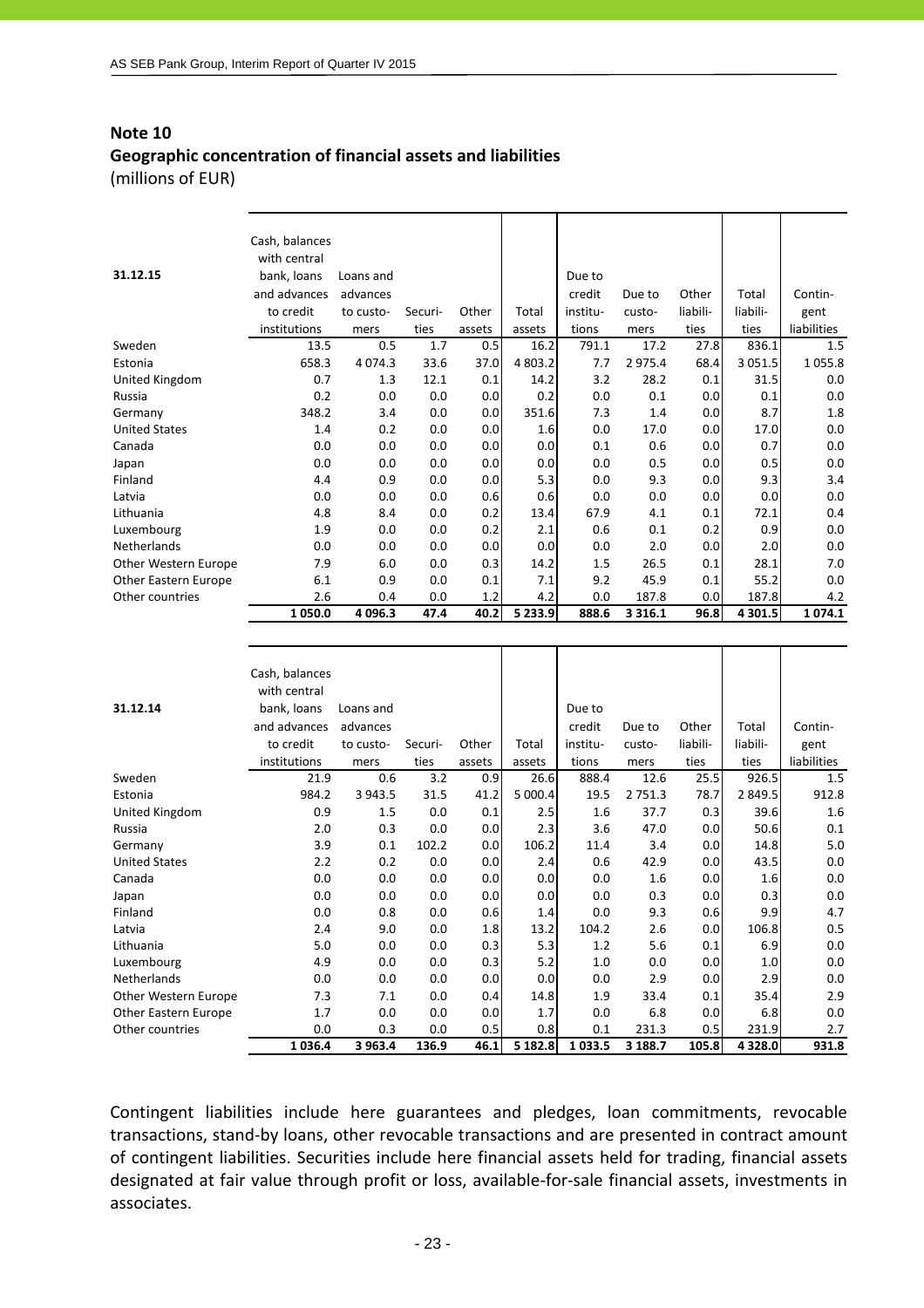# **Note 11 Concentration of financial assets and liabilities by industry sector** (millions of EUR)

|                                              | In the statement of financial position | Contin-           |                    |
|----------------------------------------------|----------------------------------------|-------------------|--------------------|
|                                              | <b>Cash and loans to central</b>       |                   | gent               |
| 31.12.15                                     | bank, credit institutions              |                   | <b>liabilities</b> |
|                                              | and customers                          | <b>Securities</b> |                    |
| Finance                                      | 1 0 6 6 .3                             | 18.3              | 16.8               |
| Real estate                                  | 692.3                                  | 0.1               | 27.6               |
| Trading                                      | 292.4                                  | 0.0               | 215.6              |
| Industry                                     | 275.2                                  | 0.0               | 144.9              |
| Agriculture, fishing, forestry               | 172.4                                  | 0.0               | 8.9                |
| Energy, gas and steam plants                 | 149.2                                  | 0.0               | 107.9              |
| Transport                                    | 124.5                                  | 0.0               | 33.3               |
| Mining                                       | 74.6                                   | 0.0               | 65.0               |
| Government and state defence                 | 70.4                                   | 0.0               | 262.5              |
| Construction                                 | 49.4                                   | 0.0               | 68.7               |
| Information and telecommunication            | 48.9                                   | 0.7               | 10.6               |
| Hotels, restaurants                          | 43.9                                   | 0.0               | 0.6                |
| Professional, science and technical work     | 43.8                                   | 0.0               | 6.2                |
| Health services, social work                 | 43.3                                   | 0.0               | 6.5                |
| Administration and assistance                | 27.3                                   | 0.0               | 6.5                |
| Education                                    | 13.5                                   | 0.0               | 5.8                |
| Art, show business, leisure                  | 8.7                                    | 0.0               | 1.7                |
| Water supply, canalisation, waste management | 5.8                                    | 0.0               | 1.4                |
| Other government and social services         | 6.6                                    | 0.0               | 0.7                |
| Private individuals                          | 1966.8                                 | 0.0               | 82.9               |
| Derivatives                                  | 0.0                                    | 28.3              | 0.0                |
| Allowances                                   | $-29.0$                                |                   |                    |
|                                              | 5 1 4 6 .3                             | 47.4              | 1 0 7 4 . 1        |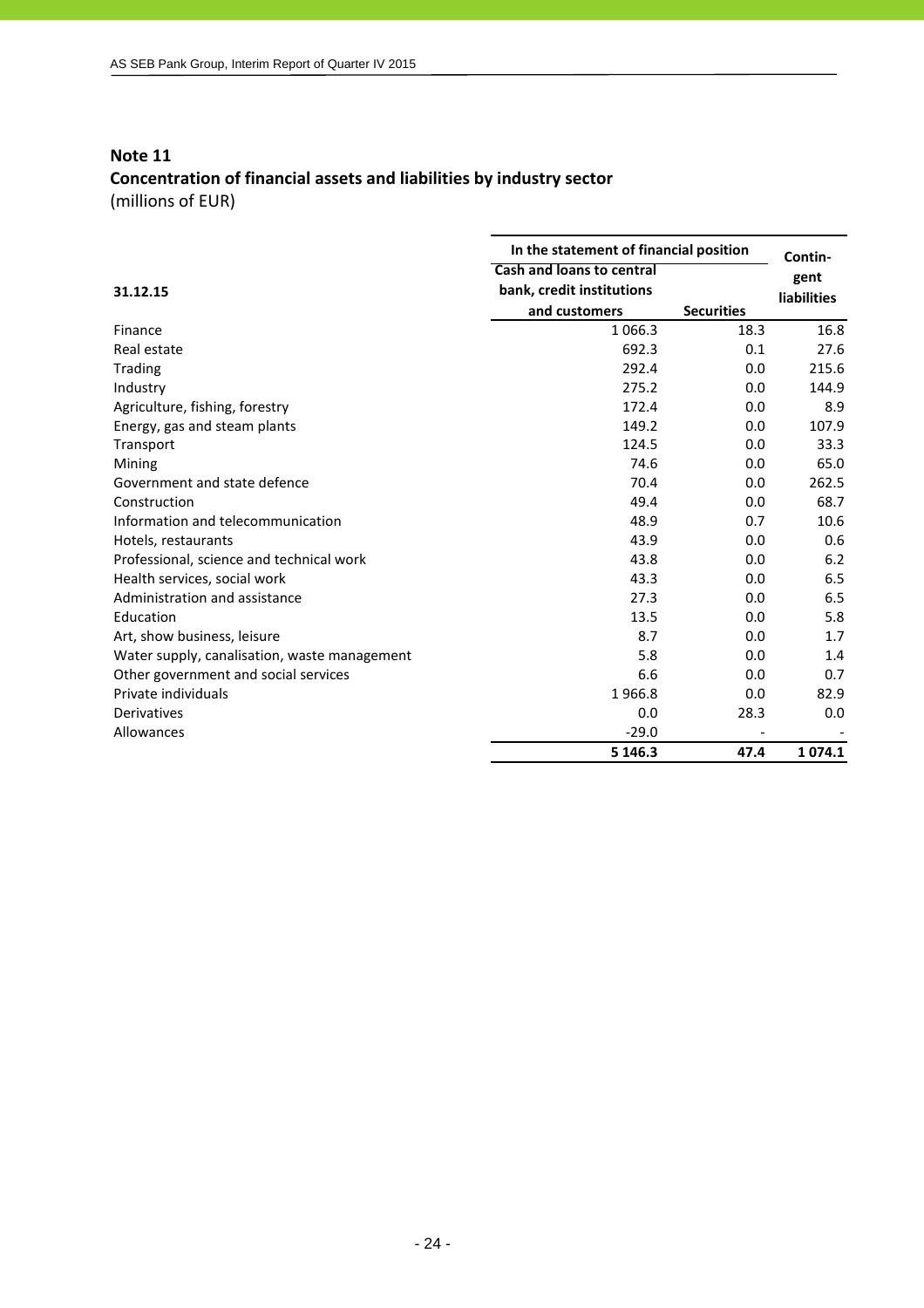|                                              | In the statement of financial position | Contin-           |                    |  |
|----------------------------------------------|----------------------------------------|-------------------|--------------------|--|
|                                              | Cash and loans to central              |                   | gent               |  |
| 31.12.14                                     | bank, credit institutions              |                   | <b>liabilities</b> |  |
|                                              | and customers                          | <b>Securities</b> |                    |  |
| Finance                                      | 1 0 6 2 . 2                            | 5.2               | 20.4               |  |
| Real estate                                  | 728.1                                  | 0.1               | 17.3               |  |
| Industry                                     | 339.1                                  | 0.0               | 143.8              |  |
| Agriculture, fishing, forestry               | 196.4                                  | 0.0               | 20.3               |  |
| Transport                                    | 180.1                                  | 0.0               | 34.4               |  |
| Trading                                      | 175.6                                  | 0.0               | 147.0              |  |
| Government and state defence                 | 91.5                                   | 102.3             | 214.1              |  |
| Energy, gas and steam plants                 | 89.9                                   | 0.0               | 75.0               |  |
| Administration and assistance                | 84.5                                   | 0.0               | 55.0               |  |
| Construction                                 | 46.7                                   | 0.0               | 80.7               |  |
| Information and telecommunication            | 45.1                                   | 0.0               | 5.3                |  |
| Health services, social work                 | 42.6                                   | 0.0               | 7.8                |  |
| Hotels, restaurants                          | 32.3                                   | 0.0               | 0.8                |  |
| Education                                    | 16.4                                   | 0.0               | 8.8                |  |
| Art, show business, leisure                  | 11.1                                   | 0.0               | 3.4                |  |
| Professional, science and technical work     | 10.9                                   | 0.0               | 4.0                |  |
| Water supply, canalisation, waste management | 7.9                                    | 0.0               | 6.6                |  |
| Mining                                       | 1.9                                    | 0.0               | 2.6                |  |
| Other government and social services         | 20.5                                   | 0.6               | 8.2                |  |
| Private individuals                          | 1861.4                                 | 0.0               | 76.3               |  |
| Derivatives                                  | 0.0                                    | 28.7              | 0.0                |  |
| Allowances                                   | $-44.4$                                |                   |                    |  |
|                                              | 4999.8                                 | 136.9             | 931.8              |  |